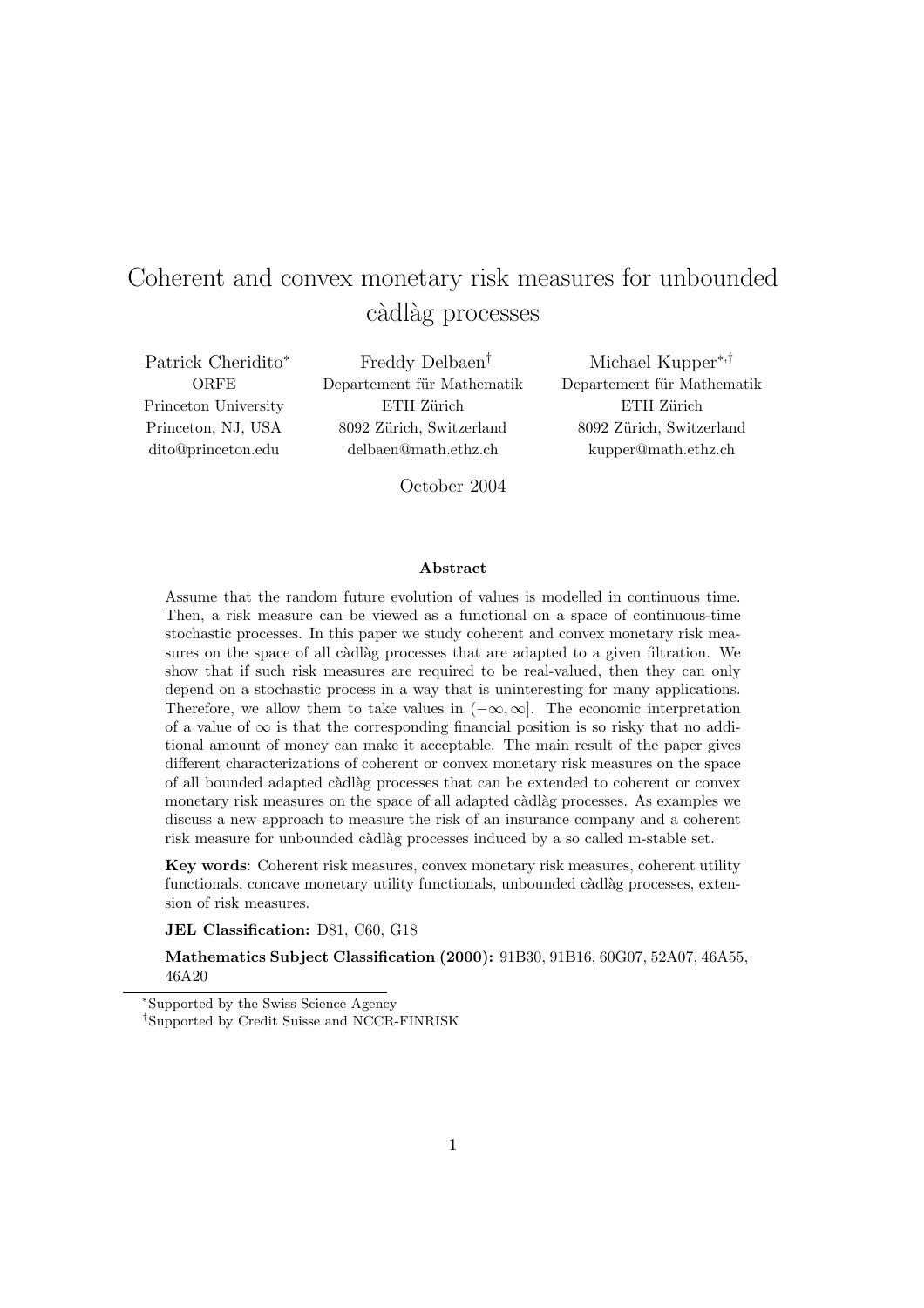## 1 Introduction

The notion of a coherent risk measure was introduced in Artzner et al. [1, 2] and has been extended to more general setups by Delbaen [7, 8, 9], Artzner et al. [3], Riedel [16] and Cheridito et al [5]. The more general concept of a convex monetary risk measures was established in Föllmer and Schied  $[12, 13, 14]$  and Frittelli and Rosazza Gianin  $[15]$ . In [5], the future evolution of discounted values is modelled with essentially bounded càdlàg processes, and a risk measure is a real-valued functional on the space  $\mathcal{R}^{\infty}$  of equivalence classes of adapted, essentially bounded, càdlàg processes on a filtered probability space  $(\Omega, \mathcal{F}, (\mathcal{F}_t)_{t\in[0,T]}, P)$  satisfying the usual assumptions. It is shown in [5] that every convex monetary risk measure on  $\mathcal{R}^{\infty}$  that is so called continuous for bounded decreasing sequences can be represented in terms of sigma-additive linear functionals. Such a representation can be useful for computational purposes, the verification of properties or the transformation of risk measures. The space  $\mathcal{R}^{\infty}$  easily lends itself to the application of duality theory and is therefore well suited for a functional analytic treatment of risk measures that depend on continuous-time stochastic processes. On the other hand, most examples of stochastic processes playing a role in financial models are unbounded. In this paper, we study coherent and convex monetary risk measures on the space  $\mathcal{R}^0$  of equivalence classes of all adapted càdlàg processes on  $(\Omega, \mathcal{F}, (\mathcal{F}_t)_{t\in[0,T]}, P)$ . Our approach is to view them as extensions of risk measures on  $\mathcal{R}^{\infty}$ , and the main result of this paper is a characterization of coherent and convex monetary risk measures on  $\mathcal{R}^{\infty}$  that can be extended to a coherent or convex monetary risk measure on  $\mathcal{R}^0$ . Consistent with the interpretation that a monetary risk measure yields the amount of money that has to be added to a financial position to make it acceptable (see, for instance Atzner et al.  $[2]$ , Delbaen  $[7]$  or Föllmer and Schied [14]), such a risk measure on  $\mathcal{R}^{\infty}$  is real-valued. On the other hand, we show that if one requires coherent and convex monetary risk measures on  $\mathcal{R}^0$  to be real-valued, one is excluding many interesting examples. Therefore, we allow them to take values in  $(-\infty, \infty]$ . A value of  $\infty$  then means that the corresponding discounted value process is so risky that no amount of additional money can make it acceptable.

Instead of starting with real-valued coherent and convex monetary risk measures on  $\mathcal{R}^{\infty}$  and then extending them to  $\mathcal{R}^{0}$ , one could right away consider risk measures on one of the spaces  $\mathcal{R}^p$ ,  $p \in [1, \infty)$ , of equivalence classes of adapted, càdlàg processes one of the spaces  $\mathcal{R}^r$ ,  $p \in [1,\infty)$ , or equivalence classes of adapted, cadiag processes  $(X_t)_{t \in [0,T]}$  such that  $\mathbb{E} \left[ \left( \sup_{t \in [0,T]} |X_t| \right)^p \right] < \infty$ . For instance, it is shown in Proposition 3.8 of Cheridito et al. [5] that every real-valued convex monetary risk measure on  $\mathcal{R}^p$ is upper semicontinuous in the norm-topology of  $\mathcal{R}^p$  and can therefore be represented in terms of sigma-additive linear functionals. However, this approach has several drawbacks. First of all, if the probability space is not finite, then all the spaces  $\mathcal{R}^p$ ,  $p \in [1,\infty)$ , are strictly smaller than  $\mathcal{R}^0$  and cannot accommodate non-integrable processes that could be interesting for financial modelling. On the other hand, since  $\mathcal{R}^{\infty}$  is the smallest of all the spaces  $\mathcal{R}^p$ ,  $p \in [1,\infty]$ , the set of real-valued convex monetary risk measures on  $\mathcal{R}^p$  is largest for  $p = \infty$ . Hence, by focusing on real-valued convex monetary risk measures on one of the spaces  $\mathcal{R}^p$ ,  $p \in [1,\infty)$ , one might miss interesting examples of convex monetary risk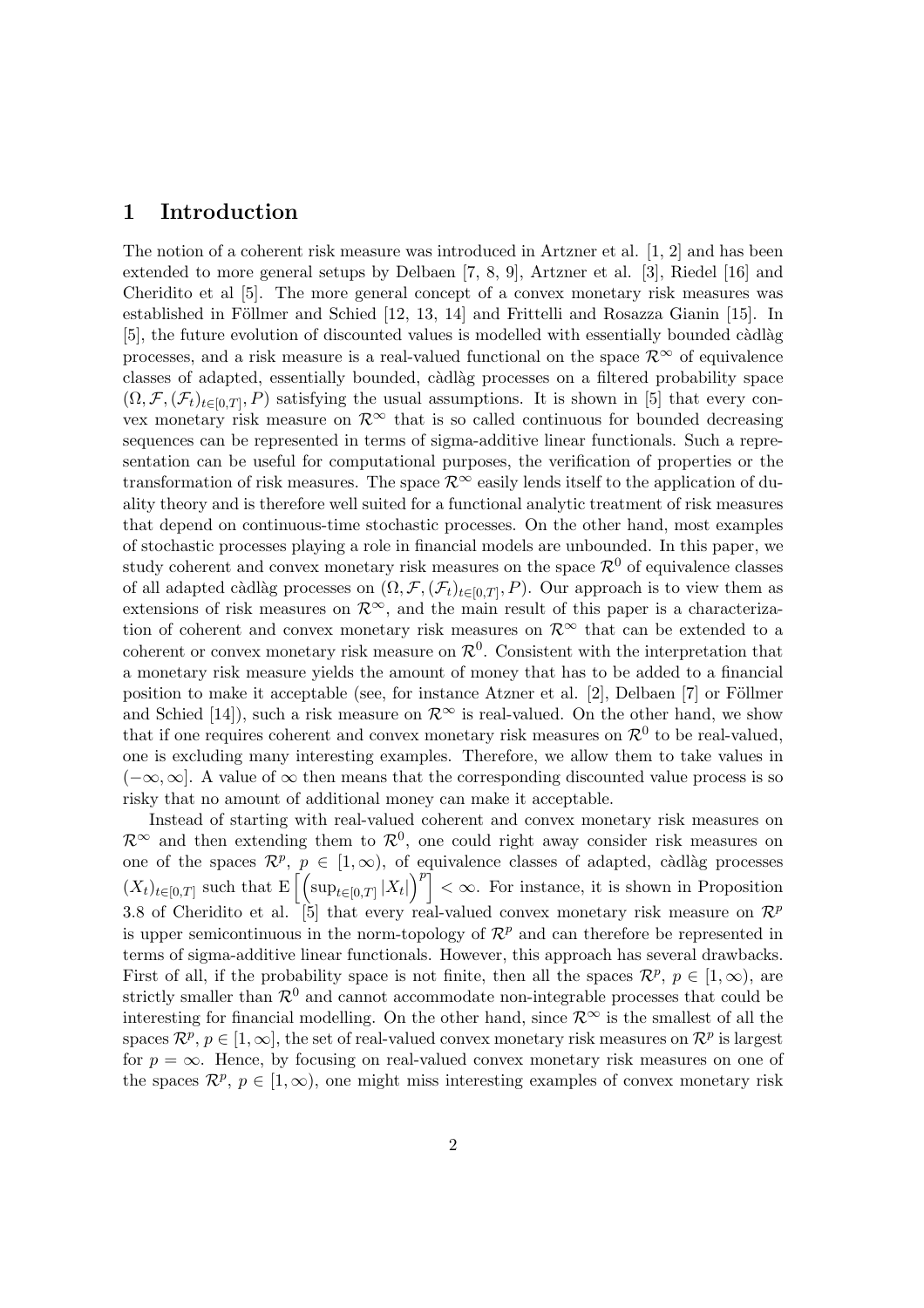measures that are real-valued on  $\mathcal{R}^{\infty}$  but can also take the value  $\infty$  when extended to  $\mathcal{R}^{0}$ . At last, in many situations in risk management it is not clear what probability to assign to certain future events and a whole set of different probability measures is taken into consideration. The spaces  $\mathcal{R}^{\infty}$  and  $\mathcal{R}^{0}$  are invariant if P is changed to another probability measure as long as it is equivalent to P. This is not the case for the spaces  $\mathcal{R}^p$ ,  $p \in [1,\infty)$ .

We emphasize that while we model the evolution of discounted future values over a whole time interval, the risk measures considered in this paper are, like in Cheridito et al. [5], static, as we calculate the risk of a value process only at the beginning of the time interval. Of course, it is also important to study how risk measures should be updated in a consistent way as more information is becoming available over time. This question is for instance, addressed in Artzner et al. [3], Roorda et al. [18], Delbaen [9], Wang [19], Riedel [16] and Cheridito et al. [6].

The structure of the paper is as follows: In Section 2, we recall the most important definitions and results from Cheridito et al. [5] concerning coherent and convex monetary risk measures on  $\mathcal{R}^{\infty}$ . In Section 3, we prove a theorem which shows that the requirement that coherent or convex monetary risk measures be real-valued is too much of a restriction and that it is better to let them take values in  $(-\infty, \infty]$ . This leads to our definition of coherent and convex monetary risk measures on  $\mathcal{R}^0$ . Then, we state the paper's main result, which gives a characterization of coherent and convex monetary risk measures on  $\mathcal{R}^{\infty}$  that can be extended to a coherent or convex monetary risk measures on  $\mathcal{R}^{0}$ . Section 4 contains the proof of the main result. In Section 5, we give two examples of a coherent risk measure on  $\mathcal{R}^0$ . The first one is related to the Cramér-Lundberg approach to measuring the risk of an insurance company. The second one is motivated by results in Delbaen [9], where time consistency properties of dynamic risk measures that depend on one-dimensional random variables are studied.

## 2 Preliminaries

Let  $T \in [0, \infty)$  and  $(\Omega, \mathcal{F}, (\mathcal{F}_t)_{t \in [0,T]}, P)$  be a filtered probability space that satisfies the usual assumptions, that is, the probability space  $(\Omega, \mathcal{F}, P)$  is complete, the filtration  $(\mathcal{F}_t)$  is right-continuous and  $\mathcal{F}_0$  contains all null-sets of  $\mathcal{F}$ . We identify indistinguishable stochastic processes, and statements involving random variables or stochastic processes are understood in the almost sure sense. For instance, by a càdlàg process we mean a stochastic process whose paths almost surely are right-continuous and have left limits, and for stochastic processes  $(X_t)_{t\in[0,T]}$  and  $(Y_t)_{t\in[0,T]}, X \geq Y$  means that for almost all  $\omega, X_t(\omega) \geq Y_t(\omega)$ for all  $t \in [0, T]$ . For  $1 \leq p \leq \infty$ , let

$$
\mathcal{R}^p := \left\{ X \,:\, [0,T] \times \Omega \to \mathbb{R} \,|\, \begin{array}{l} X \text{ c\`adl\`ag, } (\mathcal{F}_t) \text{-adapted} \\ ||X||_{\mathcal{R}^p} < \infty \end{array} \right\} ,\tag{2.1}
$$

where  $||X||_{\mathcal{R}^p} := ||X^*||_p$  and  $X^* := \sup_{0 \le t \le T} |X_t|$ . It is easy to see that  $||.||_p$  is a norm on  $\mathcal{R}^p$ , and  $\mathcal{R}^p$  equipped with this norm is a Banach space. For a stochastic process  $b : [0, T] \times \Omega \to \mathbb{R}$  with right-continuous paths of finite variation, we denote by  $b = b^+ - b^-$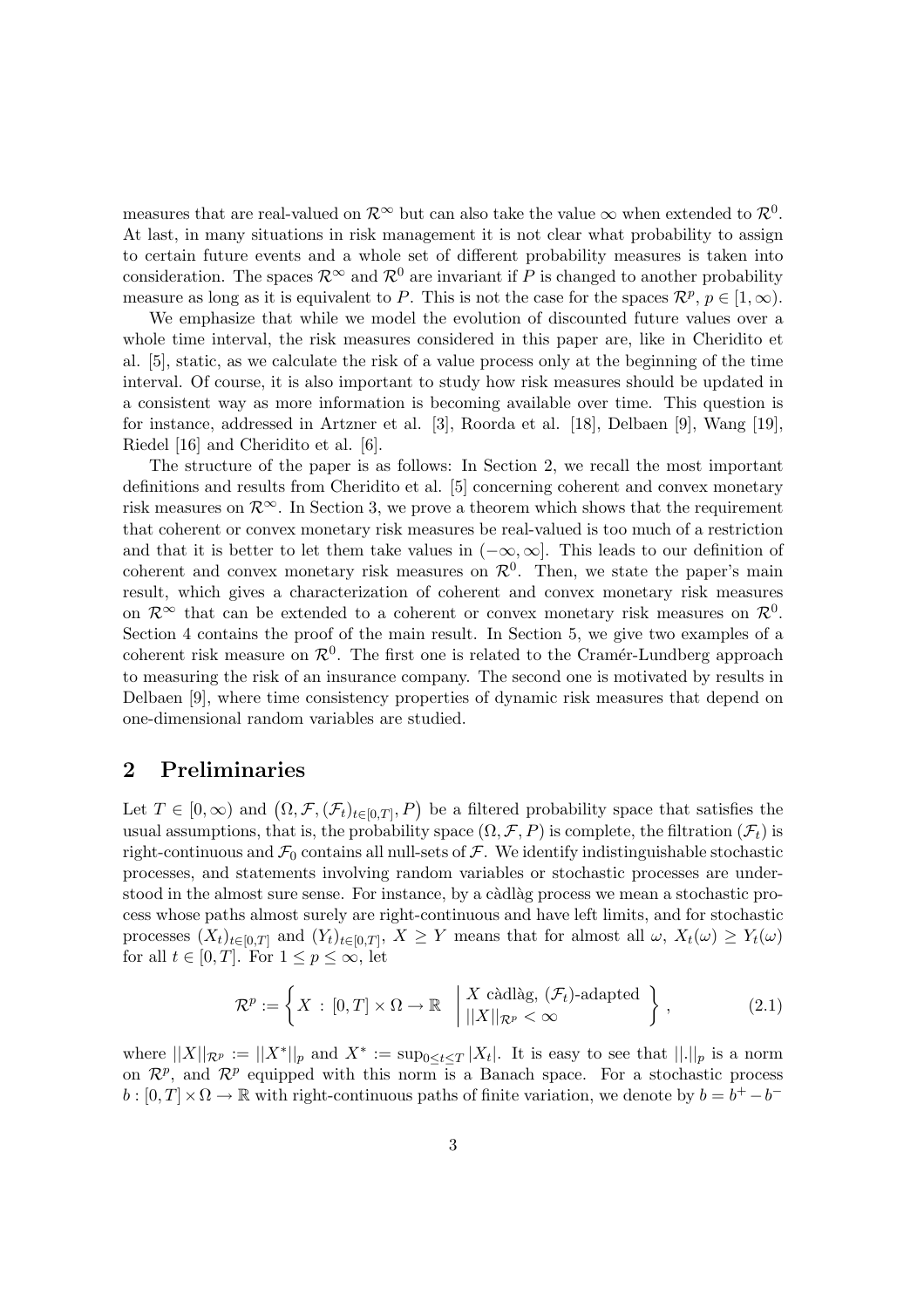the minimal decomposition of  $b$  into non-negative increasing right-continuous processes  $b^+$  and  $b^-$ . The variation of such a process is given by the random variable Var $(b) :=$  $b^{+}(T) + b^{-}(T)$ . If b is optional (predictable), both processes  $b^{+}$  and  $b^{-}$  are optional (predictable). For  $q \in [1,\infty]$ , we set

$$
\mathcal{A}^{q} := \left\{ a : [0, T] \times \Omega \to \mathbb{R}^{2} \middle| \begin{array}{l} a = (a^{\text{pr}}, a^{\text{op}}) \\ a^{\text{pr}}, a^{\text{op}} \text{ right continuous, finite variation} \\ a^{\text{pr}} \text{ predictable}, a_{0}^{\text{pr}} = 0 \\ a^{\text{op}} \text{ optional, purely discontinuous} \\ \text{Var}(a^{\text{pr}}) + \text{Var}(a^{\text{op}}) \in L^{q} \end{array} \right\},
$$

It can be shown that  $A^q$  with the norm

$$
||a||_{\mathcal{A}^q} := ||\text{Var}\,(a^{\text{pr}}) + \text{Var}\,(a^{\text{op}})||_q \,, \quad a \in \mathcal{A}^q \,,
$$

is also a Banach space. We set

$$
\mathcal{A}^q_+:=\{a=(a^{\mathrm{pr}},a^{\mathrm{op}})\in\mathcal{A}^q\,|\,a^{\mathrm{pr}}\text{ and }a^{\mathrm{op}}\text{ are non-negative and increasing}\}
$$

and

$$
\mathcal{D}_{\sigma} := \{ a \in \mathcal{A}^1_+ \, | \, ||a||_{\mathcal{A}^1} = 1 \} \, .
$$

It can easily be checked that for all  $p, q \in [1, \infty]$  such that  $p^{-1} + q^{-1} = 1$ ,

$$
\langle X,a\rangle:=\mathrm{E}\left[\int_{]0,T]}X_t\_{da}^\mathrm{pr}+\int_{[0,T]}X_t da^\mathrm{op}_t\right]
$$

is a well-defined bilinear form on  $\mathcal{R}^p \times \mathcal{A}^q$ , and

$$
|\langle X, a \rangle| \le ||X||_{\mathcal{R}^p} ||a||_{\mathcal{A}^q}
$$
 for all  $X \in \mathcal{R}^p$  and  $a \in \mathcal{A}^q$ .

Note that for  $T = 0$ ,  $\mathcal{R}^p = L^p(\Omega, \mathcal{F}_0, P)$  and  $\mathcal{A}^q = L^q(\Omega, \mathcal{F}_0, P)$ . Therefore, our framework includes the one time-step setup, where a risk measures is a functional on a space of random variables. The space

$$
\mathcal{R}^0 := \{ X : [0, T] \times \Omega \to \mathbb{R} \, | \, X \text{ c\`adl\`ag}, \, (\mathcal{F}_t)\text{-adapted} \} .
$$

with the metric

$$
d(X,Y) := \mathbb{E}[(X - Y)^* \wedge 1] \tag{2.2}
$$

is complete but not locally convex.

We call any mapping  $\rho : \mathcal{R}^{\infty} \to \mathbb{R}$  a risk measure on  $\mathcal{R}^{\infty}$ . We find it more convenient to work with the negative of a risk measure  $\phi = -\rho$ . We call  $\phi$  the utility functional corresponding to the risk measure  $\rho$ .

**Definition 2.1** A concave monetary utility functional on  $\mathbb{R}^{\infty}$  is a a mapping  $\phi : \mathbb{R}^{\infty} \to \mathbb{R}$ with the following properties: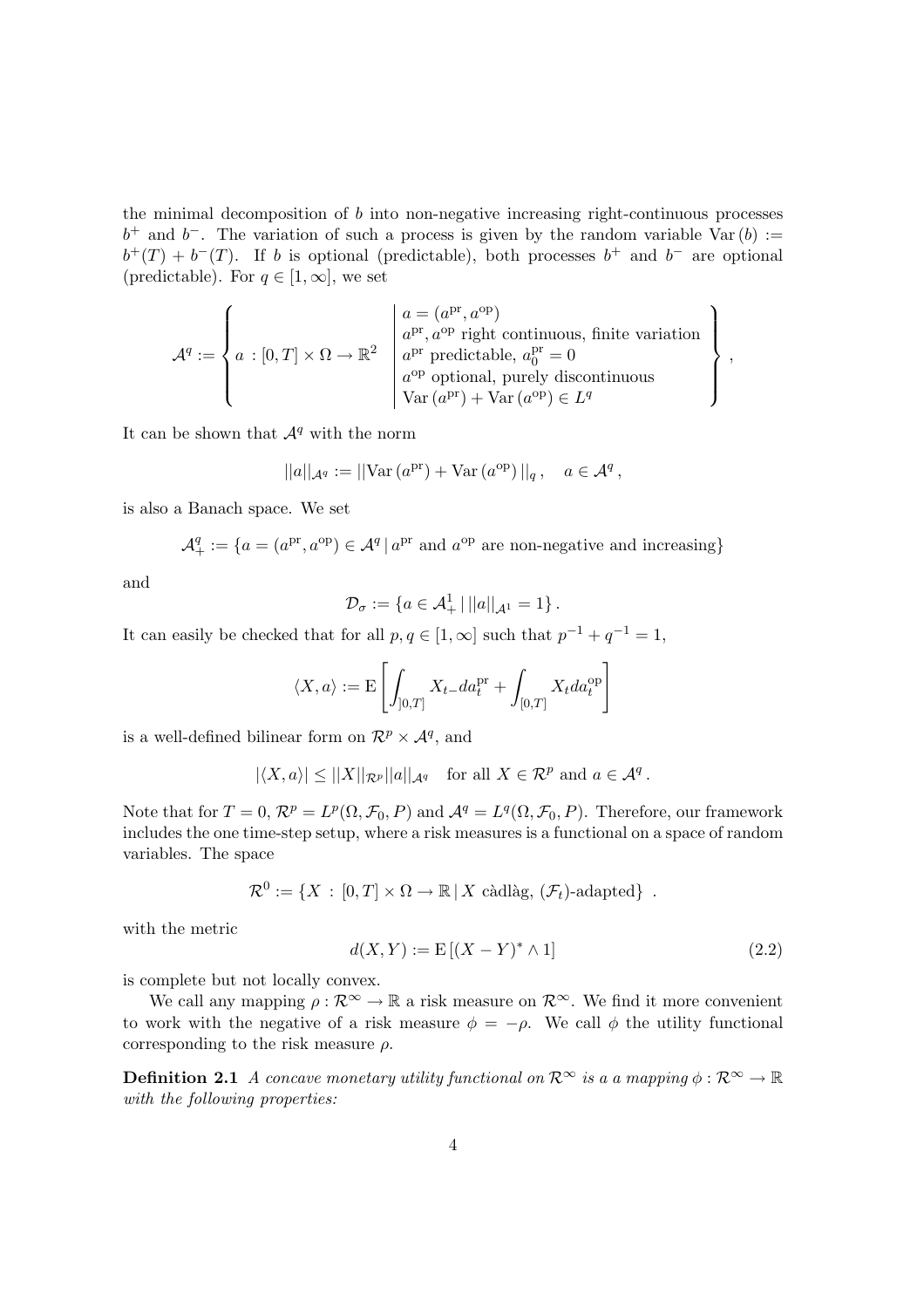- (1)  $\phi(\lambda X + (1 \lambda)Y) > \lambda \phi(X) + (1 \lambda) \phi(Y)$ , for all  $X, Y \in \mathbb{R}^{\infty}$  and  $\lambda \in [0, 1]$
- (2)  $\phi(X) \leq \phi(Y)$ , for all  $X, Y \in \mathcal{R}^{\infty}$  with  $X \leq Y$
- (3)  $\phi(X + m) = \phi(X) + m$ , for all  $X \in \mathcal{R}^{\infty}$  and  $m \in \mathbb{R}$ .

We call a concave utility functional  $\phi$  on  $\mathcal{R}^{\infty}$  a coherent utility functional on  $\mathcal{R}^{\infty}$  if it has the additional property:

(4)  $\phi(\lambda X) = \lambda \phi(X)$ , for all  $X \in \mathcal{R}^{\infty}$  and  $\lambda \in \mathbb{R}_+$ .

We call the negative  $\rho = -\phi$  of a concave monetary utility functional  $\phi$  on  $\mathcal{R}^{\infty}$ , a convex monetary risk measure on  $\mathcal{R}^{\infty}$ . If  $\phi$  is a coherent utility functional on  $\mathcal{R}^{\infty}$ , we call  $\rho$  a coherent risk measure on  $\mathcal{R}^{\infty}$ .

The acceptance set C corresponding to a concave monetary utility functional  $\phi$  on  $\mathcal{R}^{\infty}$  is given by

$$
\mathcal{C} := \{ X \in \mathcal{R}^{\infty} \, | \, \phi(X) \geq 0 \} \, .
$$

It is convex and has the following property: If  $X, Y \in \mathbb{R}^{\infty}$ ,  $X \in \mathcal{C}$  and  $X \leq Y$ , then  $Y \in \mathcal{C}$ as well. If  $\phi$  is coherent, then C is a convex cone.

For a concave monetary utility functional  $\phi$  on  $\mathcal{R}^{\infty}$ , we define its conjugate by

$$
\phi^*(a) := \inf_{X \in \mathcal{R}^{\infty}} \left\{ \langle X, a \rangle - \phi(X) \right\}, a \in \mathcal{A}^1.
$$

It can be shown (see Föllmer and Schied [12]) that for all  $a \in \mathcal{D}_{\sigma}$ ,

$$
\phi^*(a) = \inf_{X \in \mathcal{C}} \langle X, a \rangle.
$$

We call a function  $\gamma : \mathcal{D}_{\sigma} \to [-\infty, \infty)$  a penalty function if

$$
-\infty < \sup_{a \in \mathcal{D}_{\sigma}} \gamma(a) < \infty.
$$

**Definition 2.2** We say that a concave monetary utility functional  $\phi$  on  $\mathcal{R}^{\infty}$  satisfies the Fatou property if

$$
\limsup_{n \to \infty} \phi(X^n) \le \phi(X)
$$

for every bounded sequence  $(X^n)_{n\geq 1} \subset \mathcal{R}^\infty$  and  $X \in \mathcal{R}^\infty$  such that  $(X^n - X)^* \stackrel{P}{\to} 0$ .

We say that  $\phi$  is continuous for bounded decreasing sequences if

$$
\lim_{n \to \infty} \phi(X^n) = \phi(X)
$$

for every decreasing sequence  $(X^n)_{n\geq 1}\subset \mathcal{R}^\infty$  such that  $(X^n-X)^*\stackrel{P}{\to} 0$  for some  $X\in \mathcal{R}^\infty$  . The following theorem and corollary are proved in Cheridito et al. [5].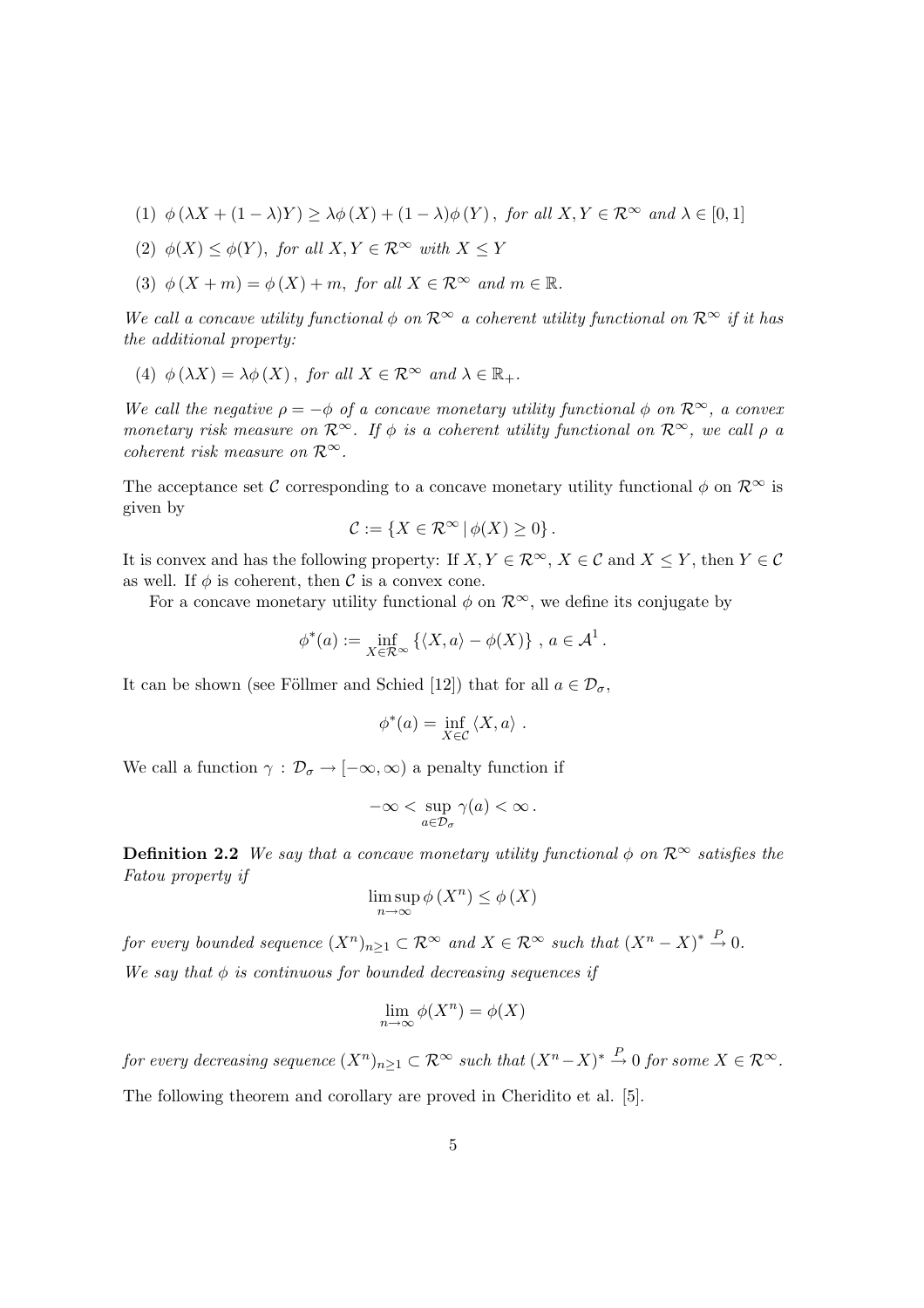Theorem 2.3 The following are equivalent:

(1)  $\phi$  is a mapping defined on  $\mathcal{R}^{\infty}$  that can be represented as

$$
\phi(X) = \inf_{a \in \mathcal{D}_{\sigma}} \left\{ \langle X, a \rangle - \gamma(a) \right\}, \ X \in \mathcal{R}^{\infty}, \tag{2.3}
$$

for a penalty function  $\gamma : \mathcal{D}_{\sigma} \to [-\infty, \infty)$ .

- (2)  $\phi$  is a concave monetary utility functional on  $\mathcal{R}^{\infty}$  whose acceptance set  $\mathcal{C} := \{ X \in \mathcal{R}^{\infty} \mid \phi(X) \geq 0 \}$  is  $\sigma(\mathcal{R}^{\infty}, \mathcal{A}^{1})$ -closed.
- (3)  $\phi$  is a concave monetary utility functional on  $\mathcal{R}^{\infty}$  that satisfies the Fatou property.
- (4) φ is a concave monetary utility functional on  $\mathcal{R}^{\infty}$  that is continuous for bounded decreasing sequences.

Moreover, if (1)–(4) are satisfied, then the restriction of  $\phi^*$  to  $\mathcal{D}_{\sigma}$  is a penalty function,  $\phi^*(a) \geq \gamma(a)$  for all  $a \in \mathcal{D}_{\sigma}$ , and the representation (2.3) also holds if  $\gamma$  is replaced by  $\phi^*$ .

Corollary 2.4 The following are equivalent:

(1)  $\phi$  is a mapping defined on  $\mathcal{R}^{\infty}$  that can be represented as

$$
\phi(X) = \inf_{a \in \mathcal{Q}_{\sigma}} \langle X, a \rangle , X \in \mathcal{R}^{\infty},
$$

for a non-empty set  $\mathcal{Q}_{\sigma} \subset \mathcal{D}_{\sigma}$ .

- (2)  $\phi$  is a coherent utility functional on  $\mathcal{R}^{\infty}$  whose acceptance set  $\mathcal{C} := \{ X \in \mathcal{R}^{\infty} \mid \phi(X) \geq 0 \}$  is  $\sigma(\mathcal{R}^{\infty}, \mathcal{A}^{1})$ -closed.
- (3)  $\phi$  is a coherent utility functional on  $\mathcal{R}^{\infty}$  that satisfies the Fatou property.
- (4)  $\phi$  is a coherent utility functional on  $\mathcal{R}^{\infty}$  that is continuous for bounded decreasing sequences.

## 3 Extension of risk measures from  $\mathcal{R}^{\infty}$  to  $\mathcal{R}^0$

In this section we first extend Theorem 5.1 of Delbaen [7] and show that real-valued concave monetary utility functionals on  $\mathcal{R}^0$  are of a very restricted form. Therefore, we allow them to take values in  $[-\infty, \infty)$ . Then, we we give conditions for concave monetary utility functionals on  $\mathcal{R}^{\infty}$  to be extendable to concave monetary utility functionals on  $\mathcal{R}^{0}$ .

Assume that the probability space  $(\Omega, \mathcal{F}_0, P)$  is the union of finitely many atoms and  $\mathcal{P}_{\sigma}$  is a set of probability measures on  $(\Omega, \mathcal{F}_0)$  that are absolutely continuous with respect to P. Then the map

$$
X \mapsto \inf_{Q \in \mathcal{P}_{\sigma}} \mathcal{E}_Q \left[ X_0 \right]
$$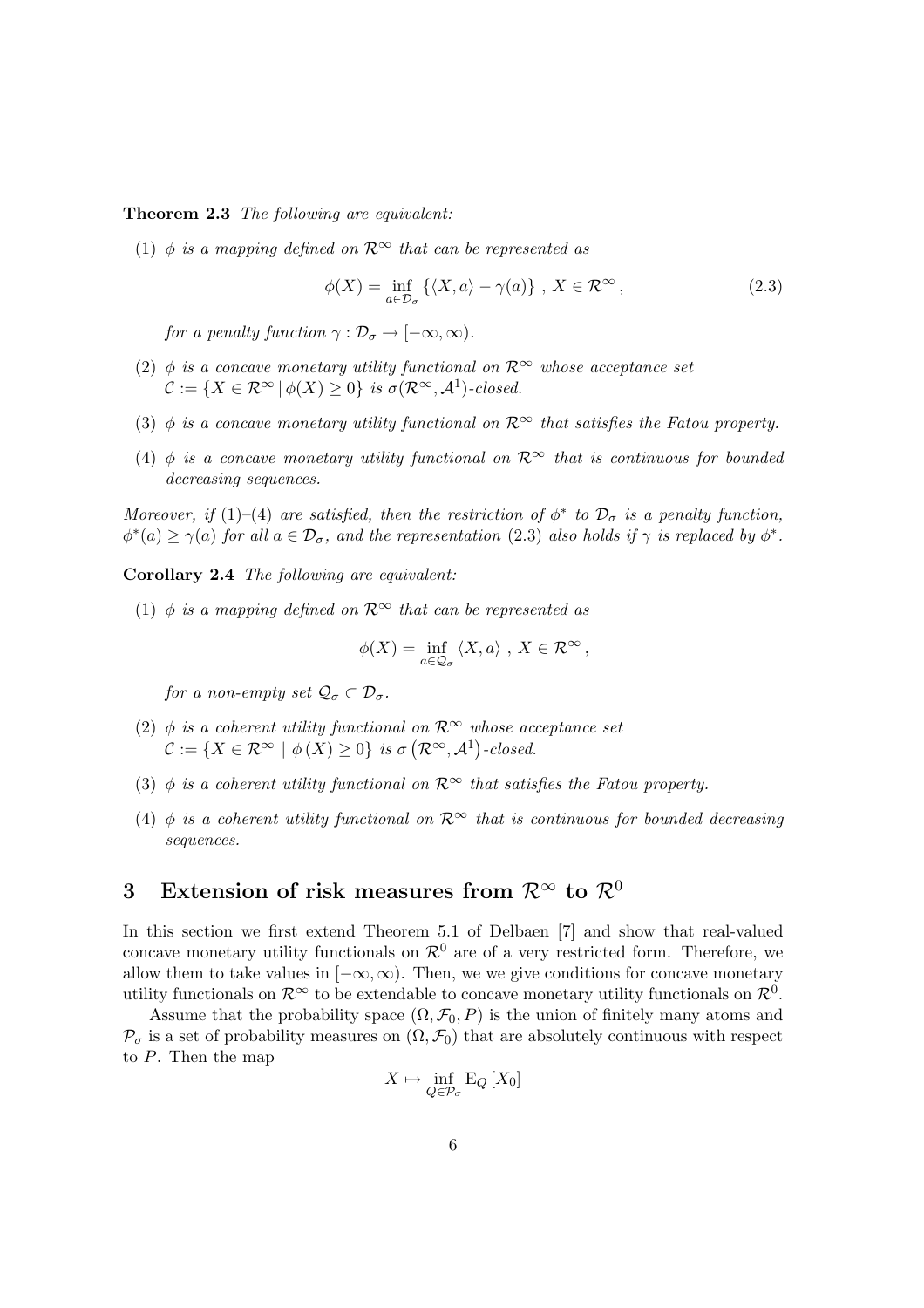is a real-valued coherent utility functional on  $\mathcal{R}^0$ . Hence, there are settings where realvalued coherent and concave monetary utility functionals on  $\mathcal{R}^0$  exist. However, the next theorem shows that to have interesting coherent and concave monetary utility functionals on  $\mathcal{R}^0$ , one should not require them to be real-valued.

**Theorem 3.1** Let  $f : \mathbb{R}^0 \to \mathbb{R}$  be a real-valued, increasing, concave function, S a [0, T]-valued stopping time and  $B \in \mathcal{F}_S$  such that  $(B, \mathcal{F}_S^B, P)$  is atomless, where  $\mathcal{F}_S^B :=$  $\{A \cap B \mid A \in \mathcal{F}_S\}$ . Then,

$$
f(X + Y1_B1_{[S,T]}) = f(X) \quad \text{for all } X, Y \in \mathcal{R}^0. \tag{3.1}
$$

*Proof.* Assume that (3.1) does not hold. Then there exist  $X^0 \in \mathcal{R}^0$  and  $Y^1, Y^2$  in the subspace ª

$$
\mathcal{R}_{S,B}^0 := \left\{ X \mathbf{1}_B \mathbf{1}_{[S,T]} \mid X \in \mathcal{R}^0 \right\}
$$

such that  $\tilde{f}(Y^1) < \tilde{f}(Y^2)$ , where the function  $\tilde{f}: \mathcal{R}_{S,B}^0 \to \mathbb{R}$  is given by

$$
\tilde{f}(Y) := f(X^0 + Y) - f(X^0), \quad Y \in \mathcal{R}_{S,B}^0.
$$

Observe that  $\tilde{f}$  is increasing, concave and  $\tilde{f}(0) = 0$ . For every  $n \in \mathbb{N}$ , let  $C_n$  be the convex set given by o

$$
C_n := \left\{ Y \in \mathcal{R}_{S,B}^0 \mid \tilde{f}(Y) \ge -n \right\}.
$$

Since f is real-valued,  $\bigcup_{n\geq 1} C_n = \mathcal{R}_{S,B}^0$ , and therefore also,  $\bigcup_{n\geq 1} \bar{C}_n = \mathcal{R}_{S,B}^0$ , where  $\bar{C}_n$ denotes the closure of  $C_n$  in the metric (2.2). Hence, it follows from Baire's Theorem that there exists an  $n_0$  such that  $\bar{C}_{n_0}$  has non-empty interior, that is, there exists an  $Y^0 \in \mathcal{R}_{S,B}^0$ and an  $\varepsilon > 0$  such that

$$
\left\{ Y \in \mathcal{R}_{S,B}^0 \mid E\left[ (Y - Y^0)^* \wedge 1 \right] \le \varepsilon \right\} \subset \bar{C}_{n_0} \,. \tag{3.2}
$$

By concavity, for all  $j \geq 1$ ,

$$
\tilde{f}((j+1)Y^1 - jY^2) \le (j+1)\tilde{f}(Y^1) - j\tilde{f}(Y^2) = \tilde{f}(Y^1) - j\left[\tilde{f}(Y^2) - \tilde{f}(Y^1)\right],
$$

which shows that there exists a  $Z^0 \in \mathcal{R}_{S,B}^0$  such that  $\tilde{f}(Z^0) \leq -\frac{1}{2}(n_0+1)$ . Since  $(B,\mathcal{F}_S^B,P)$ is atomless, there exist finitely many disjoint sets  $B_1, \ldots, B_J$  in  $\mathcal{F}_S$  such that  $B = \bigcup_{j=1}^J$  $j=1 \ B_j$ and  $P[B_j] \leq \varepsilon$  for all  $j = 1, ..., J$ . It follows from (3.2) that for all  $j = 1, ..., J$ ,

$$
Y^0 + J\mathbf{1}_{B_j}(2Z^0 - Y^0) \in \bar{C}_{n_0},
$$

which together with the fact that  $\bar{C}_{n_0}$  is convex, implies that

$$
2Z^{0} = \frac{1}{J} \sum_{j=1}^{J} (Y^{0} + J\mathbf{1}_{B_{j}}(2Z^{0} - Y^{0})) \in \bar{C}_{n_{0}}.
$$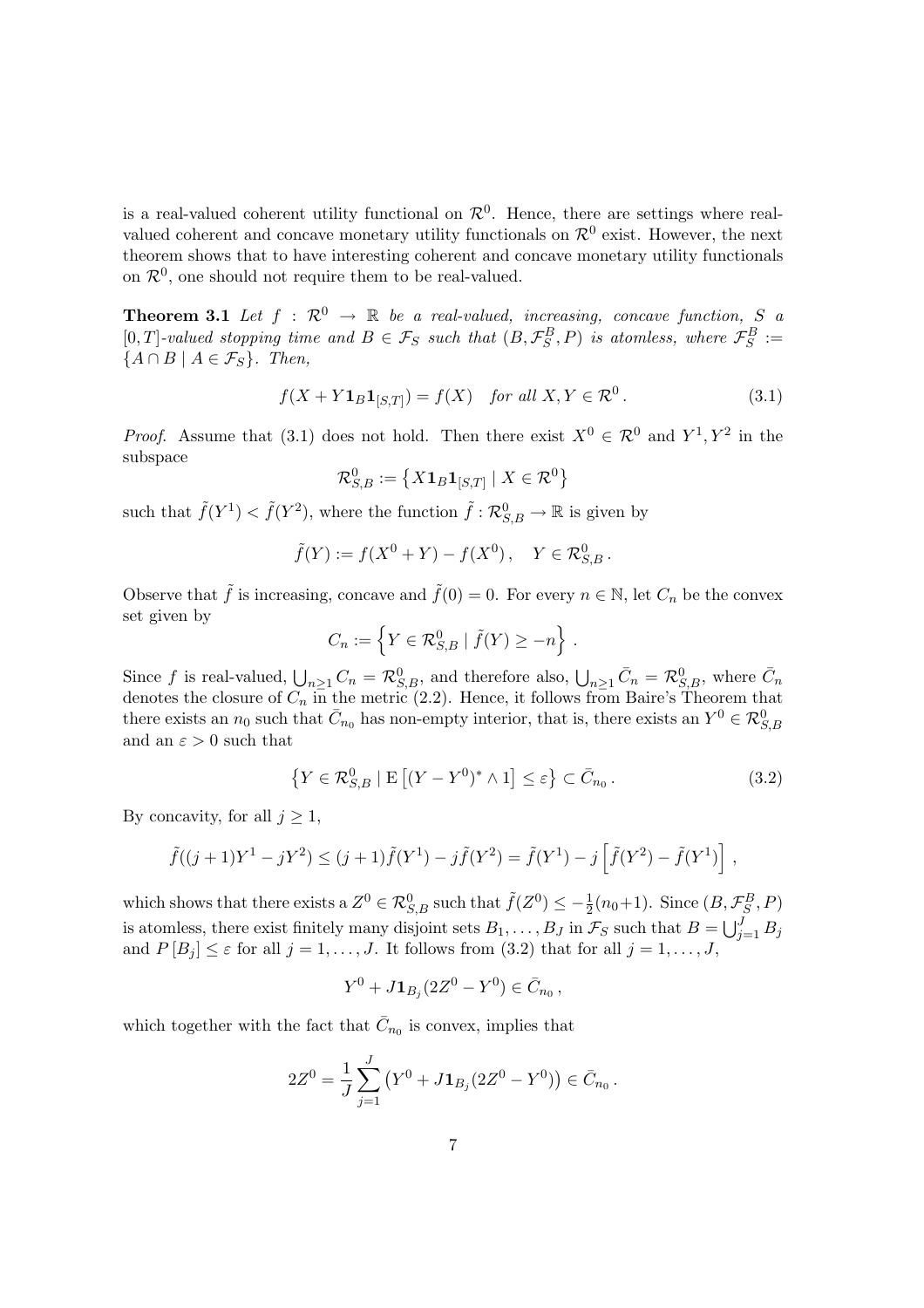Hence, there exists a sequence  $\{Z^k\}$  $k \geq 1$  in  $C_{n_0}$  such that  $(Z^k - 2Z^0)^* \stackrel{P}{\rightarrow} 0$ . Then, for all  $k \geq 1$ ,  $\tilde{Z}^k := (Z^k \vee 2Z^0) - 2Z^0 \geq 0$  and  $(\tilde{Z}^k)^* \stackrel{P}{\to} 0$ . Since  $\tilde{f}$  is concave and increasing,

$$
\tilde{f}(-\tilde{Z}^k) \le 2\tilde{f}(Z^0) - \tilde{f}(Z^k \vee 2Z^0) \le 2\tilde{f}(Z^0) - \tilde{f}(Z^k) \le -1 \quad \text{for all } k \ge 1.
$$

By possibly passing to a subsequence, we can assume that for all  $k \geq 1$ ,

$$
P\left[ (\tilde{Z}^k)^* > 2^{-2k} \right] < 2^{-k}.
$$

Then, by the Borel-Cantelli Lemma,  $Z := \sum_{k \geq 1} 2^k \tilde{Z}^k$  is a well-defined process in  $\mathcal{R}_{S,B}^0$ , and we get for all  $k \geq 1$ ,

$$
\tilde{f}(-Z) \le \tilde{f}(-2^k \tilde{Z}^k) \le 2^k \tilde{f}(-\tilde{Z}^k) \le -2^k,
$$

which contradicts  $\tilde{f}(-Z) \in \mathbb{R}$ . Hence, (3.1) must be true.  $\Box$ 

**Corollary 3.2** If  $(\Omega, \mathcal{F}_0, P)$  is atomless, then there exist no real-valued concave monetary utility functionals on  $\mathcal{R}^0$ .

*Proof.* If  $\phi : \mathcal{R}^0 \to \mathbb{R}$  were a concave monetary utility functional, it would have to be constant by Theorem 3.1. But this cannot be.  $\Box$ 

Theorem 3.1 shows that it is a rather strong restriction to require coherent and concave utility functionals on  $\mathcal{R}^0$  to be real-valued. Therefore, we allow them to take values in  $[-\infty, \infty)$ . If the coherent or concave monetary utility functional of a process  $X \in \mathcal{R}^0$ is  $-\infty$ , this means that X is so risky that no additional amount of money can make it acceptable.

**Definition 3.3** We call a mapping  $\phi : \mathcal{R}^0 \to [-\infty, \infty)$  a concave monetary utility functional on  $\mathcal{R}^0$  if

- (0)  $\phi(X) \in \mathbb{R}$ , for all  $X \in \mathcal{R}^{\infty}$
- (1)  $\phi(\lambda X + (1 \lambda)Y) > \lambda \phi(X) + (1 \lambda) \phi(Y)$ , for all  $X, Y \in \mathcal{R}^0$  and  $\lambda \in [0, 1]$
- (2)  $\phi(X) \leq \phi(Y)$ , for all  $X, Y \in \mathcal{R}^0$  such that  $X \leq Y$
- (3)  $\phi(X + m) = \phi(X) + m$ , for all  $X \in \mathcal{R}^0$  and  $m \in \mathbb{R}$

We call a concave monetary utility functional  $\phi$  on  $\mathcal{R}^0$  a coherent utility functional if it satisfies the additional property:

(4)  $\phi(\lambda X) = \lambda \phi(X)$ , for all  $\lambda \in \mathbb{R}_+$ .

We call the negative  $\rho = -\phi$  of a concave monetary utility functional  $\phi$  on  $\mathcal{R}^0$ , a convex monetary risk measure on  $\mathcal{R}^0$ . If  $\phi$  is a coherent utility functional on  $\mathcal{R}^0$ , we call  $\rho$  a coherent risk measure on  $\mathcal{R}^0$ .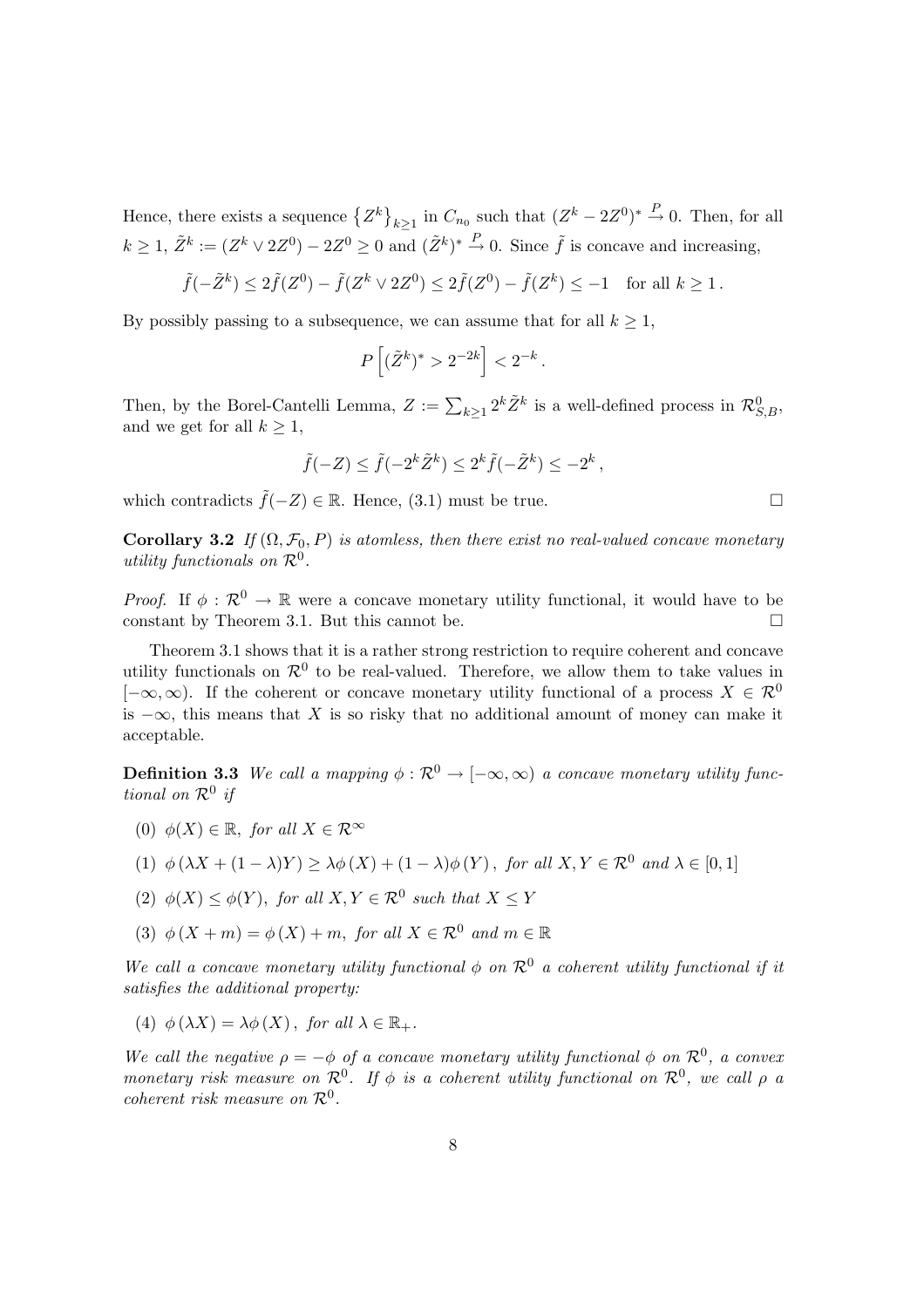Obviously, the restriction of a concave monetary utility functional  $\phi$  on  $\mathcal{R}^0$  to  $\mathcal{R}^\infty$  is a concave monetary utility functional on  $\mathcal{R}^{\infty}$ . In the following we are going to investigate when a concave monetary utility functional on  $\mathcal{R}^{\infty}$  can be extended to a concave monetary utility functional on  $\mathcal{R}^0$ .

**Definition 3.4** For a function  $\phi : \mathcal{R}^{\infty} \to \mathbb{R}$ , we define its extension  $\phi_{ext}$  to  $\mathcal{R}^0$  by

$$
\phi_{\text{ext}}(X) := \lim_{n \to \infty} \lim_{m \to -\infty} \phi((X \wedge n) \vee m), \quad X \in \mathcal{R}^0.
$$

It can easily be checked that the extension  $\phi_{ext}$  of a concave monetary utility functional  $\phi$  on  $\mathcal{R}^{\infty}$  to  $\mathcal{R}^{0}$  is an increasing, translation invariant function from  $\mathcal{R}^{0}$  to  $[-\infty,\infty]$ . The following proposition shows that it is also concave.

**Proposition 3.5** Let  $\phi : \mathbb{R}^{\infty} \to \mathbb{R}$  be increasing and concave. Then, with the convention  $-\infty + \infty = -\infty$ , also the extension  $\phi_{ext} : \mathcal{R}^0 \to [-\infty, \infty]$  is concave.

*Proof.* Let  $X, Y \in \mathcal{R}^0$  and  $\lambda \in (0, 1)$ . Set  $\mu := \lambda \wedge (1 - \lambda)$ . It can easily be checked that for all  $n > 0$  and  $m < 0$ ,

$$
\lambda[(X \wedge n) \vee m] + (1 - \lambda)[(Y \wedge n) \vee m] \leq [\lambda(X \wedge n) + (1 - \lambda)(Y \wedge n)] \vee [n + \mu m]
$$
  

$$
\leq [(\lambda X + (1 - \lambda)Y) \wedge n] \vee [n + \mu m].
$$

Hence,

$$
\phi_{\text{ext}}(\lambda X + (1 - \lambda)Y) = \lim_{n \to \infty} \lim_{m \to -\infty} \phi([(\lambda X + (1 - \lambda)Y) \wedge n] \vee m)
$$
  
\n
$$
= \lim_{n \to \infty} \lim_{m \to -\infty} \phi([(\lambda X + (1 - \lambda)Y) \wedge n] \vee [n + \mu m])
$$
  
\n
$$
\geq \lim_{n \to \infty} \lim_{m \to -\infty} \phi(\lambda[(X \wedge n) \vee m] + (1 - \lambda)[(Y \wedge n) \vee m])
$$
  
\n
$$
\geq \lim_{n \to \infty} \lim_{m \to -\infty} {\lambda \phi([X \wedge n] \vee m) + (1 - \lambda) \phi([Y \wedge n] \vee m)}
$$
  
\n
$$
= \lambda \phi_{\text{ext}}(X) + (1 - \lambda) \phi_{\text{ext}}(Y).
$$

It follows from Proposition 3.5 and the three lines before it that the extension  $\phi_{\text{ext}}$  of a concave monetary utility functional  $\phi$  on  $\mathcal{R}^{\infty}$  is a concave monetray utility functional on  $\mathcal{R}^0$ , if and only if  $\phi_{ext}(X) < \infty$  for all  $X \in \mathcal{R}^0$ .

Note that  $\phi_{\text{ext}}$  need not be the only possible extension of a concave monetary utility functional  $\phi$  from  $\mathcal{R}^{\infty}$  to  $\mathcal{R}^{0}$ , that is, it is possible that there exists a concave monetary utility functional  $\psi$  on  $\mathcal{R}^0$  such that  $\psi = \phi$  on  $\mathcal{R}^{\infty}$  but  $\psi \neq \phi_{ext}$  on  $\mathcal{R}^0$ .

In the following we will focus our attention on the extension of concave monetary utility functionals  $\phi$  on  $\mathcal{R}^{\infty}$  that are continuous for bounded decreasing sequences and, by Theorem 2.3, can therefore be represented as

$$
\phi(X) = \inf_{a \in \mathcal{D}_{\sigma}} \left\{ \langle X, a \rangle - \gamma(a) \right\}, \ X \in \mathcal{R}^{\infty}, \tag{3.3}
$$

¤

for a penalty function  $\gamma : \mathcal{D}_{\sigma} \to [-\infty, \infty)$ .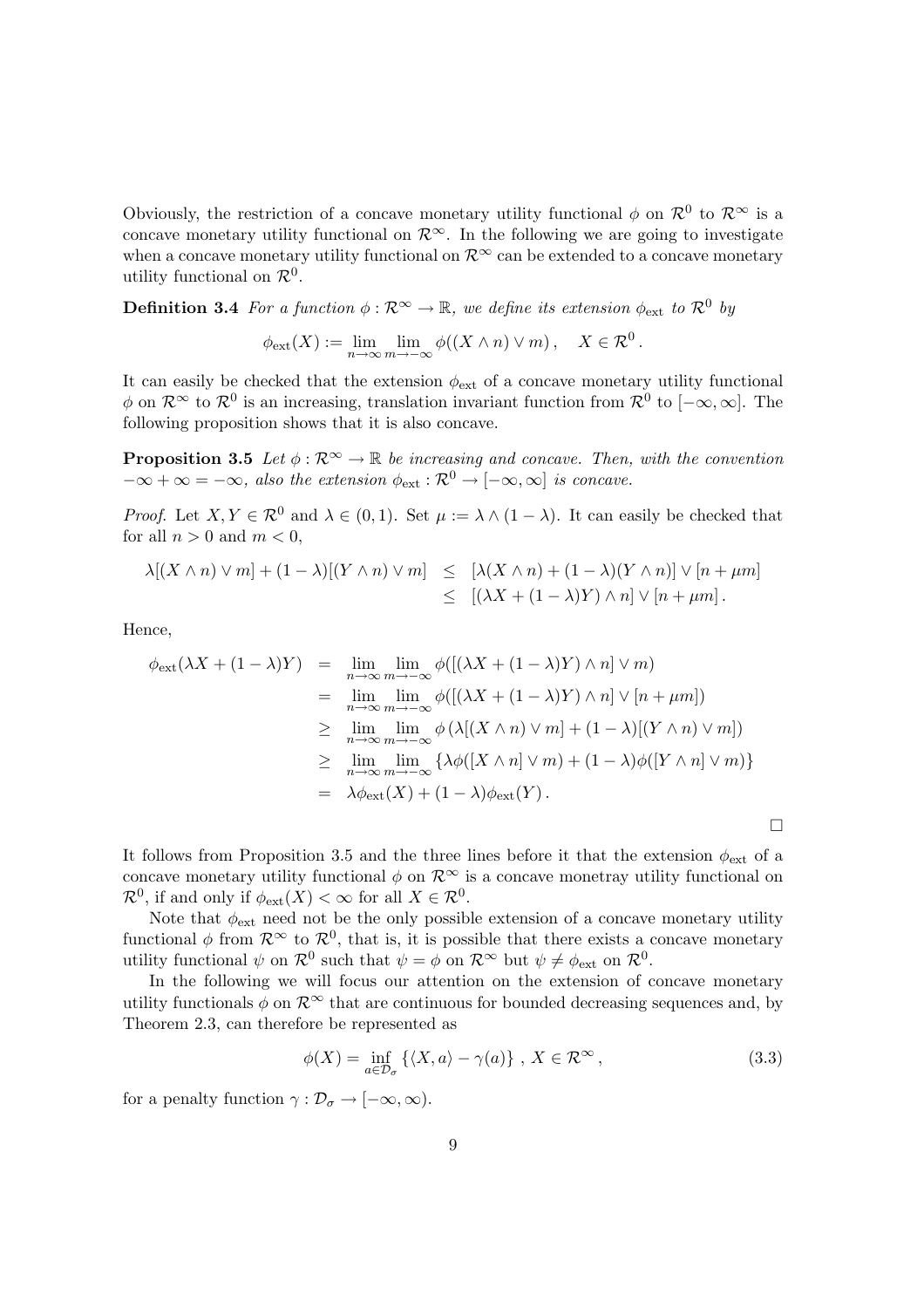**Definition 3.6** For a penalty function  $\gamma : \mathcal{D}_{\sigma} \to [-\infty, \infty)$  and a constant  $K \in \mathbb{R}$ , we denote

$$
\mathcal{Q}_{\sigma}^{\gamma,K} := \{ a \in \mathcal{D}_{\sigma} \mid \gamma(a) \ge -K \} \quad \text{and} \quad \left\langle \mathcal{Q}_{\sigma}^{\gamma,K} \right\rangle := \overline{\text{conv}(\mathcal{Q}_{\sigma}^{\gamma,K})}^{\sigma(\mathcal{A}^1,\mathcal{R}^{\infty})}
$$

where  $\text{conv}(\mathcal{Q}_{\sigma}^{\gamma,K})$  $\sigma(A^1,\mathcal{R}^{\infty})$  is the  $\sigma(\mathcal{A}^1,\mathcal{R}^{\infty})$ -closure of the convex hull of  $\mathcal{Q}_{\sigma}^{\gamma,K}$ . Furthermore,

$$
\mathcal{Q}_{\sigma}^{\gamma} := \bigcup_{K>0} \mathcal{Q}_{\sigma}^{\gamma,K} = \{ a \in \mathcal{D}_{\sigma} \mid \gamma(a) > -\infty \} \quad and \quad \langle \mathcal{Q}_{\sigma}^{\gamma} \rangle := \overline{\text{conv}(\mathcal{Q}_{\sigma}^{\gamma})}^{\sigma(\mathcal{A}^1,\mathcal{R}^{\infty})}.
$$

**Remark 3.7** If  $\gamma$  is concave and  $\sigma(A^1, \mathcal{R}^{\infty})$ -upper semicontinuous, then for all  $K \in \mathbb{R}$ ,

$$
\left\langle \mathcal{Q}_{\sigma}^{\gamma,K}\right\rangle =\mathcal{Q}_{\sigma}^{\gamma,K}.
$$

Note that  $\phi^*$  is always concave and  $\sigma(\mathcal{A}^1, \mathcal{R}^{\infty})$ -upper semicontinuous.

**Proposition 3.8** Let  $\gamma_1, \gamma_2 : \mathcal{D}_{\sigma} \to [-\infty, \infty)$  be two penalty functions that induce the same concave monetary utility functional on  $\mathcal{R}^{\infty}$ , that is,

$$
\inf_{a\in\mathcal{D}_{\sigma}}\left\{ \langle X,a\rangle-\gamma_1(a)\right\} = \inf_{a\in\mathcal{D}_{\sigma}}\left\{ \langle X,a\rangle-\gamma_2(a)\right\} \quad , \quad \text{for all } X\in\mathcal{R}^{\infty} \, .
$$

Then,  $\langle \mathcal{Q}_{\sigma}^{\gamma_1} \rangle = \langle \mathcal{Q}_{\sigma}^{\gamma_2} \rangle$ .

#### Proof.

Suppose that  $\langle \mathcal{Q}_{\sigma}^{\gamma_1} \rangle \neq \langle \mathcal{Q}_{\sigma}^{\gamma_2} \rangle$ . By symmetry, we can assume that there exists an  $a \in$  $\mathcal{Q}_{\sigma}^{\gamma_1}$  such that  $a \notin \langle \mathcal{Q}_{\sigma}^{\gamma_2} \rangle$ . Since  $\langle \mathcal{Q}_{\sigma}^{\gamma_2} \rangle$  is  $\sigma(\mathcal{A}^1, \mathcal{R}^{\infty})$ -closed and convex, the separating hyperplane theorem yields an  $X \in \mathbb{R}^{\infty}$ , such that

$$
\langle X, a \rangle < \inf_{b \in \langle \mathcal{Q}_{\sigma}^{\gamma_2} \rangle} \langle X, b \rangle.
$$

Note that  $\sup_{b\in Q_{\sigma}^{\gamma_2}} \gamma_2(b) < \infty$  and  $\gamma_1(a) \in \mathbb{R}$ . Therefore, there exists a  $\lambda > 0$  such that

$$
\langle \lambda X, a \rangle + \sup_{b \in \mathcal{Q}^{\gamma_2}_{\sigma}} \gamma_2(b) - \gamma_1(a) < \inf_{b \in \langle \mathcal{Q}^{\gamma_2}_{\sigma} \rangle} \langle \lambda X, b \rangle \;,
$$

and therefore,

$$
\begin{array}{rcl}\n\phi(\lambda X) & = & \inf_{b \in \mathcal{Q}_{\sigma}^{\gamma_2}} \left\{ \langle \lambda X, b \rangle - \gamma_2(b) \right\} \ge \inf_{b \in \left\langle \mathcal{Q}_{\sigma}^{\gamma_2} \right\rangle} \left\langle \lambda X, b \right\rangle - \sup_{b \in \mathcal{Q}_{\sigma}^{\gamma_2}} \gamma_2(b) \\
& > & \left\langle \lambda X, a \right\rangle - \gamma_1(a) \ge \inf_{b \in \mathcal{Q}_{\sigma}^{\gamma_1}} \left\{ \langle \lambda X, b \rangle - \gamma_1(b) \right\} = \phi(\lambda X)\,,\n\end{array}
$$

which is absurd.  $\Box$ 

,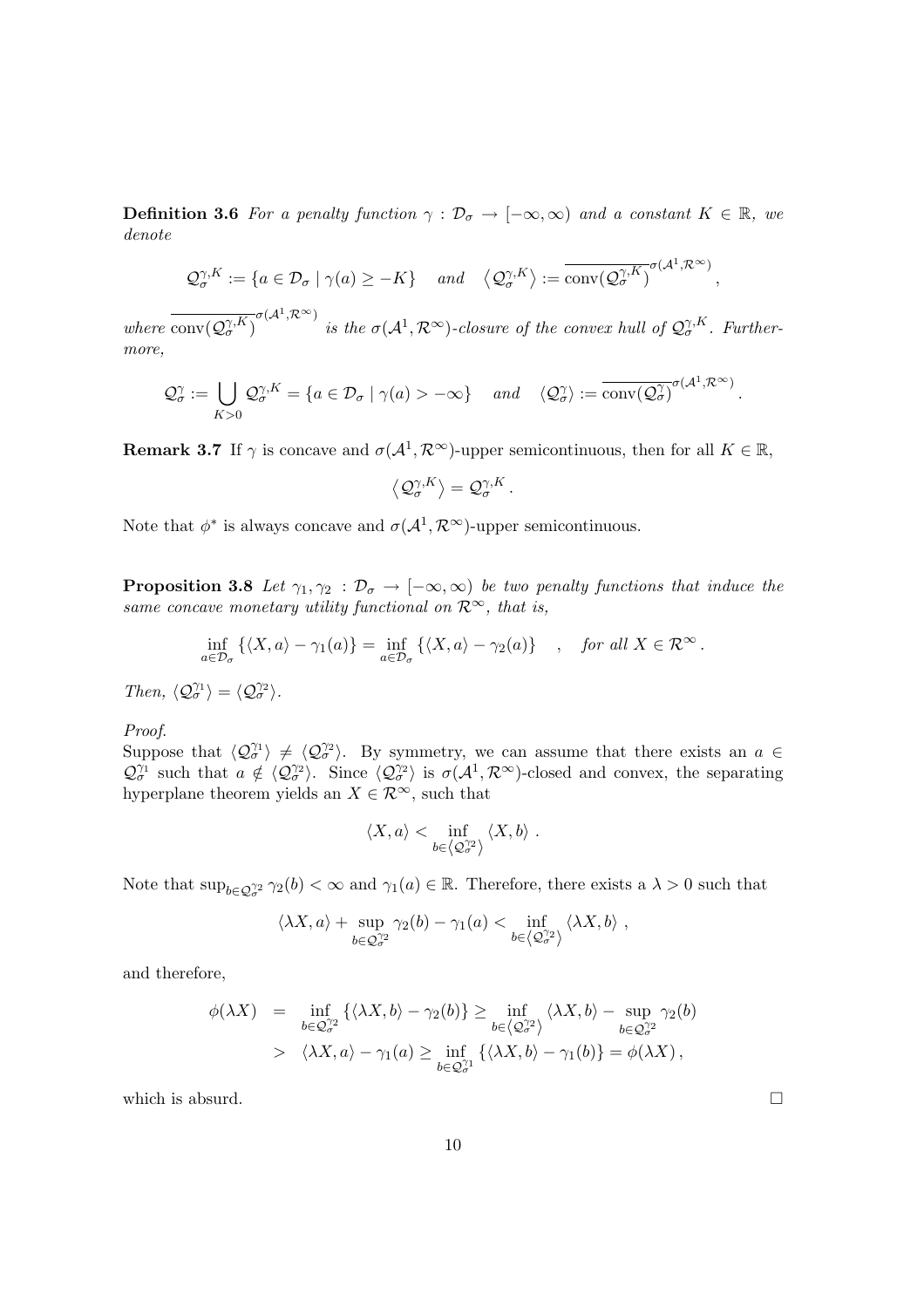**Theorem 3.9** Let  $\phi : \mathbb{R}^{\infty} \to \mathbb{R}$  be a concave monetary utility functional on  $\mathbb{R}^{\infty}$  of the form (3.3). Then the following five properties are equivalent:

(1)  $\phi_{ext}(X) < \infty$  for all  $X \in \mathcal{R}^0$ .

(2) There exists a  $\delta > 0$  such that for every [0, T]-valued stopping time S and all  $B \in \mathcal{F}_S$ with  $P[B] \leq \delta$ , there exists a  $K > 0$  such that

$$
\inf_{a\in\mathcal{Q}_\sigma^{\gamma,K}}\left\langle\mathbf{1}_B\mathbf{1}_{[S,T]},a\right\rangle=0\,.
$$

(3) There exists a  $K > 0$  such that for every [0, T]-valued stopping time S and all  $B \in \mathcal{F}_S$ with  $P[B] \leq K^{-1}$ ,  $\overline{1}$ 

$$
\inf_{a\in\mathcal{Q}_\sigma^{\gamma,R}}\left\langle\mathbf{1}_B\mathbf{1}_{[S,T]},a\right\rangle=0\,.
$$

(4) There exists a  $\delta > 0$  such that for every  $[0, T]$ -valued stopping time S and all  $B \in \mathcal{F}_S$ with  $P[B] \leq \delta$ , there exists a  $K > 0$  and an  $a \in \left\langle \mathcal{Q}_{\sigma}^{\gamma,K} \right\rangle$  such that

$$
\langle \mathbf{1}_B \mathbf{1}_{[S,T]}, a \rangle = 0
$$
 and  $\text{Var}(a^{\text{pr}}) + \text{Var}(a^{\text{op}}) \leq K$ .

(5) There exists a  $K > 0$ , such that for every [0, T]-valued stopping time S and all  $B \in \mathcal{F}_S$ with  $P[B] \leq K^{-1}$ , there exists an  $a \in \left\langle \mathcal{Q}_{\sigma}^{\gamma,K} \right\rangle$  such that

$$
\langle \mathbf{1}_B \mathbf{1}_{[S,T]}, a \rangle = 0
$$
 and  $\text{Var}(a^{\text{pr}}) + \text{Var}(a^{\text{op}}) \leq K$ .

It is obvious that if a function  $\phi : \mathbb{R}^{\infty} \to \mathbb{R}$  satisfies condition (4) of Definition 2.1, then so does  $\phi_{ext}$ . Moreover, if  $\phi$  is a coherent utility functional on  $\mathcal{R}^{\infty}$  with representation

$$
\phi(X) := \inf_{a \in \mathcal{Q}_{\sigma}} \langle X, a \rangle, X \in \mathcal{R}^{\infty}
$$
\n(3.4)

.

for some subset  $\mathcal{Q}_{\sigma} \subset \mathcal{D}_{\sigma}$ , then  $\phi^*$  on  $\mathcal{D}_{\sigma}$  is given by

$$
\phi^*(a) = \begin{cases} 0 & \text{if } a \in \langle \mathcal{Q}_\sigma \rangle \\ -\infty & \text{if } a \in \mathcal{D}_\sigma \setminus \langle \mathcal{Q}_\sigma \rangle \end{cases}
$$

Hence, the following is an immediate consequence of Theorem 3.9.

Corollary 3.10 Let  $\phi$  be a coherent utility functional on  $\mathcal{R}^{\infty}$  with representation (3.4). Then, the following four properties are equivalent:

- (1)  $\phi_{ext}(X) < \infty$  for all  $X \in \mathcal{R}^0$ .
- (2) There exists a  $\delta > 0$  such that for every [0, T]-valued stopping time S and all  $B \in \mathcal{F}_S$ with  $P[B] \leq \delta$ , we have  $\overline{1}$

$$
\inf_{a\in\mathcal{Q}_{\sigma}}\left\langle\mathbf{1}_B\mathbf{1}_{[S,T]},a\right\rangle=0.
$$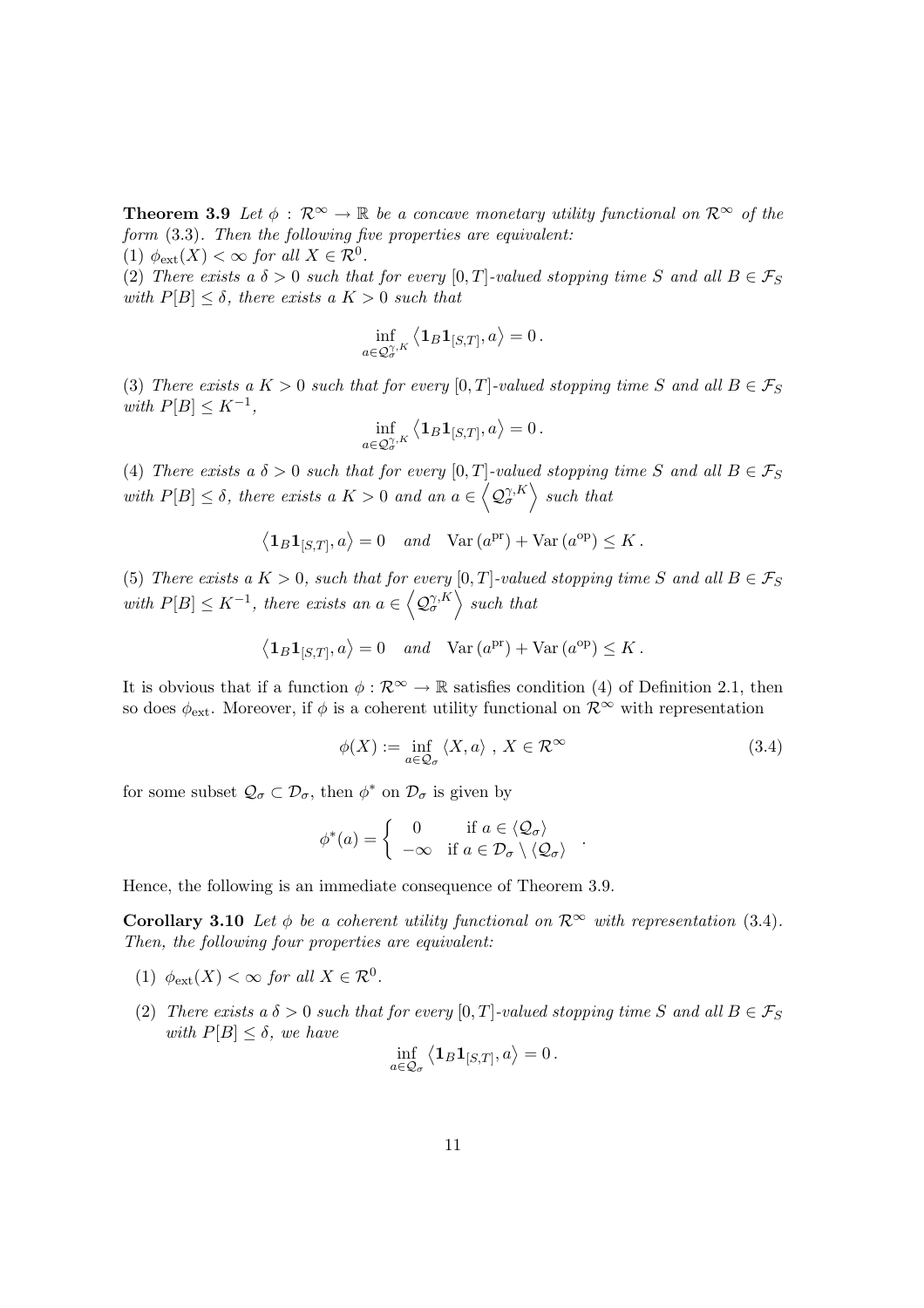(3) There exists a  $\delta > 0$ , such that for every [0, T]-valued stopping time S and all  $B \in \mathcal{F}_S$ with  $P[B] \leq \delta$ , there exists a  $K > 0$  and an  $a \in \langle \mathcal{Q}_{\sigma} \rangle$  such that

> $\overline{1}$  $\mathbf{1}_B \mathbf{1}_{[S,T]}, a \rangle = 0$  and  $\text{Var}(a^{\text{pr}}) + \text{Var}(a^{\text{op}}) \leq K$ .

(4) There exists a  $K > 0$ , such that for every [0, T]-valued stopping time S and all  $B \in \mathcal{F}_S$  with  $P[B] \leq K^{-1}$ , there exists an  $a \in \langle \mathcal{Q}_{\sigma} \rangle$  such that

> $\overline{1}$  $\mathbf{1}_B \mathbf{1}_{[S,T]}, a \rangle = 0$  and  $\text{Var}(a^{\text{pr}}) + \text{Var}(a^{\text{op}}) \leq K$ .

## 4 Proof of Theorem 3.9

In the proof of Theorem 3.9 we will make use of the subsequent lemma. In the proof of the lemma we need the spaces  $\hat{\mathcal{R}}^p$  and  $\hat{\mathcal{A}}^q$  that are defined like  $\mathcal{R}^p$  and  $\mathcal{A}^q$  but with respect to the filtration  $(\hat{\mathcal{F}}_t)_{t\in[0,T]}$ , given by  $\hat{\mathcal{F}}_t := \mathcal{F}$  for all  $t \in [0,T]$ . The dual projection  $\Pi^*: \hat{\mathcal{A}}^1 \to \mathcal{A}^1$  is defined as follows: for  $a = (a^1, a^r) \in \hat{\mathcal{A}}^1$  let  $\tilde{a}^1$  be the dual predictable projection of  $a^I$  with respect to the filtration  $(\mathcal{F}_t)$  and  $\tilde{a}^r$  the dual optional projection of  $a^r$ . The process  $\tilde{a}^{\text{r}}$  can be split into a purely discontinuous, optional finite variation process  $\tilde{a}^{\text{d}}$ and a continuous finite variation process  $\tilde{a}^c$  such that  $\tilde{a}_0^c = 0$ . We set  $\Pi^* a := (\tilde{a}^1 + \tilde{a}^c, \tilde{a}^d)$ . Then  $\langle X, \Pi^* a \rangle = \langle X, a \rangle$  for all  $X \in \mathcal{R}^{\infty}$  (see Cheridito et al. [5]).

**Lemma 4.1** Let K be a positive constant, S a [0, T]-valued stopping time and  $B \in \mathcal{F}_S$ . Then the set

$$
H_{K,S,B} = \left\{ a \in \mathcal{A}^1 \mid \left\langle \mathbf{1}_B \mathbf{1}_{[S,T]}, a \right\rangle = 0, \text{Var}\left(a^{\text{pr}}\right) + \text{Var}\left(a^{\text{op}}\right) \le K \right\}
$$

is  $\sigma(\mathcal{A}^1,\mathcal{R}^\infty)$ -compact.

Proof. It follows from Theorem VII.67 on page 255 of Dellacherie and Meyer [10] (see also Variant (a) of Theorem VII.2 on page 189 of [10]) that  $\hat{\mathcal{A}}^{\infty}$  is the dual space of  $\hat{\mathcal{R}}^1$ . Therevariant (a) of Theorem VIL2 on page 189 of [10]) that  $\mathcal{A}^{\infty}$  is the qual space of  $\mathcal{R}^{\infty}$ . There-<br>fore, Alaoglu's Theorem implies that  $\left\{a \in \hat{\mathcal{A}}^{\infty} \mid \text{Var}\left(a^{\text{pr}}\right) + \text{Var}\left(a^{\text{op}}\right) \leq K\right\}$  is  $\sigma(\$ compact. The image  $\{a \in \hat{\mathcal{A}}^1 \mid \text{Var}(a^{\text{pr}}) + \text{Var}(a^{\text{op}}) \leq K\}$  of  $\{a \in \hat{\mathcal{A}}^{\infty} \mid \text{Var}(a^{\text{pr}}) + \text{Var}(a^{\text{op}}) \leq K\}$ o o under the  $\sigma(\hat{\mathcal{A}}^{\infty}, \hat{\mathcal{R}}^{1})/\sigma(\hat{\mathcal{A}}^{1}, \hat{\mathcal{R}}^{\infty})$ -continuous map id:  $\hat{\mathcal{A}}^{\infty} \to \hat{\mathcal{A}}^{1}$  is  $\sigma(\hat{\mathcal{A}}^{1}, \hat{\mathcal{R}}^{\infty})$ -compact. It can easily be checked that the dual projection  $\Pi^*$ :  $\hat{\mathcal{A}}^1 \to \mathcal{A}^1$  discussed above is  $\sigma(\hat{\mathcal{A}}^1, \hat{\mathcal{R}}^{\infty})/\sigma(\mathcal{A}^1, \mathcal{R}^{\infty})$ -continuous. Hence, the image  $\tilde{H}_K := \left\{ \Pi^* a \mid a \in \hat{\mathcal{A}}^1, \text{Var}(a^{\text{pr}}) + \text{Var}(a^{\text{op}}) \leq K \right\} \text{ of } \left\{ a \in \hat{\mathcal{A}}^1 \mid \text{Var}(a^{\text{pr}}) + \text{Var}(a^{\text{op}}) \leq K \right\}$ o under  $\Pi^*$  is  $\sigma(A^1, \mathcal{R}^{\infty})$ -compact. Now, let  $(b^{\lambda})_{\lambda \in \Lambda}$  be a net in  $H_{K,S,B}$  and  $b \in \mathcal{A}^1$  such that

$$
b^{\lambda} \to b \quad \text{in} \quad \sigma(\mathcal{A}^1, \mathcal{R}^{\infty}). \tag{4.1}
$$

Obviously, for all  $X \in \hat{\mathcal{R}}^{\infty}$ .

$$
\langle X, b^{\lambda} - b \rangle = \langle \Pi_{op} X, b^{\lambda} - b \rangle \to 0,
$$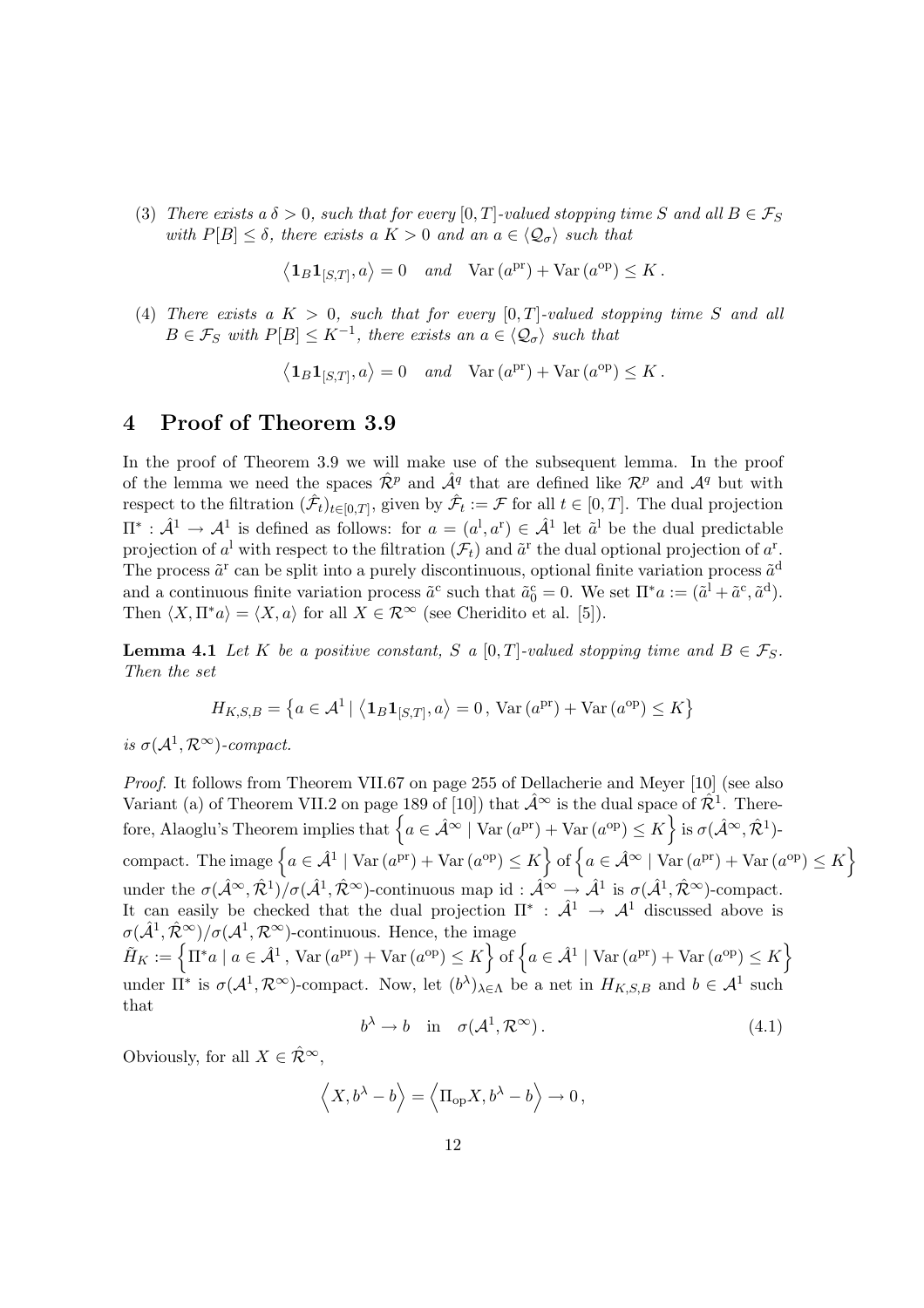that is,  $b^{\lambda} \to b$  also in  $\sigma(\hat{\mathcal{A}}^1, \hat{\mathcal{R}}^{\infty})$ . Since  $\hat{\mathcal{R}}^{\infty}$  separates points in  $\hat{\mathcal{A}}^1$ , the  $\sigma(\hat{\mathcal{A}}^1, \hat{\mathcal{R}}^{\infty})$ that is,  $\delta^{\gamma} \to \delta$  also in  $\sigma(\mathcal{A}^*, \mathcal{K}^{\infty})$ . Since  $\mathcal{K}^{\infty}$  separates points in  $\mathcal{A}^{\infty}$ , the  $\sigma(\mathcal{A}^*, \mathcal{K}^{\infty})$ -<br>compact set  $\{a \in \hat{\mathcal{A}}^1 \mid \text{Var}(a^{\text{pr}}) + \text{Var}(a^{\text{op}}) \leq K\}$  is closed in  $\hat{\$ Var  $(b^{op}) \le K$ . Moreover, it follows from (4.1) that  $\langle \mathbf{1}_B \mathbf{1}_{[S,T]}, b \rangle = 0$ . Hence,  $b \in H_{K,S,B}$ . This shows that  $H_{K,S,B}$  is a  $\sigma(\mathcal{A}^1,\mathcal{R}^\infty)$ -closed subset of the  $\sigma(\mathcal{A}^1,\mathcal{R}^\infty)$ -compact set  $\tilde{H}_K$ , which implies the assertion of the lemma.  $\Box$ 

#### Proof of Theorem 3.9:

(1)  $\Rightarrow$  (3): If there is no  $K > 0$  satisfying (3), there exists for every  $j \ge 1$ , a [0, T]-valued stopping time  $S_j$  and  $B_j \in \mathcal{F}_{S_j}$  such that

$$
P[B_j] \le 2^{-j}
$$
 and  $\varepsilon_j := \inf_{a \in \mathcal{Q}_\sigma^{\gamma,j}} \left\langle \mathbf{1}_{B_j} \mathbf{1}_{[S_j,T]}, a \right\rangle > 0.$ 

The Borel-Cantelli Lemma guarantees that

$$
X:=\sum_{j\geq 1}\frac{j}{\varepsilon_j}\mathbf{1}_{B_j}\mathbf{1}_{[S_j,T]}
$$

is a well-defined process in  $\mathcal{R}^0$ . Denote  $\overline{\gamma} := \sup_{a \in \mathcal{Q}^{\gamma}_{\sigma}} \gamma(a) < \infty$ , fix j and set  $n = \frac{j}{\varepsilon}$ .  $\frac{j}{\varepsilon_j}$ . Then,

$$
\phi(X \wedge n) \ge \inf_{a \in \mathcal{Q}_{\sigma}^{\gamma}} \left\{ \left\langle \frac{j}{\varepsilon_{j}} 1_{B_{j}} 1_{[S_{j},T]}, a \right\rangle - \gamma(a) \right\}
$$
  
\n
$$
= \min \left\{ \inf_{a \in \mathcal{Q}_{\sigma}^{\gamma,j}} \left\langle \frac{j}{\varepsilon_{j}} 1_{B_{j}} 1_{[S_{j},T]}, a \right\rangle - \gamma(a) ; \inf_{a \in \mathcal{Q}_{\sigma}^{\gamma}\setminus\mathcal{Q}_{\sigma}^{\gamma,j}} \left\langle \frac{j}{\varepsilon_{j}} 1_{B_{j}} 1_{[S_{j},T]}, a \right\rangle - \gamma(a) \right\}
$$
  
\n
$$
\ge \min \left\{ j - \overline{\gamma} ; j \right\},
$$

and it follows that

$$
\phi_{\text{ext}}(X) = \lim_{n \to \infty} \phi(X \wedge n) = \infty,
$$

which contradicts (1).

 $(3) \Rightarrow (5)$ : Choose a  $K > 0$  that fulfils (3) and set  $\tilde{K} = 2K$ . Let S be a [0, T]-valued stopping time and  $B \in \mathcal{F}_S$  such that  $P[B] \leq \tilde{K}^{-1}$ . By Lemma 4.1, the convex set

$$
H_{\tilde{K},S,B} := \left\{ a \in \mathcal{A}^1 \middle| \langle \mathbf{1}_B \mathbf{1}_{[S,T]}, a \rangle = 0, \text{Var}\left(a^{\text{pr}}\right) + \text{Var}\left(a^{\text{op}}\right) \leq \tilde{K} \right\},\
$$

is  $\sigma(\mathcal{A}^1,\mathcal{R}^\infty)$ -compact. Assume that  $H_{\tilde{K},S,B}$  and the convex,  $\sigma(\mathcal{A}^1,\mathcal{R}^\infty)$ -closed set  $\left\langle \mathcal{Q}^{\gamma,\tilde{K}}_\sigma\right\rangle$  $\mathbf{r}$ are disjoint. Then, it follows from the separating hyperplane theorem that there exists an  $X \in \mathcal{R}^{\infty}$  such that

$$
\sup_{a \in H_{\tilde{K},S,B}} \langle X, a \rangle < \inf_{a \in \left\langle \mathcal{Q}_{\sigma}^{\gamma,\tilde{K}} \right\rangle} \langle X, a \rangle . \tag{4.2}
$$

Modify the process  $X$  as follows:

$$
\tilde{X}_t := \begin{cases}\nX_t, & t < S \\
X_t & \text{on } B^c \text{ for } t \ge S \\
0 & \text{on } B \text{ for } t \ge S\n\end{cases}.
$$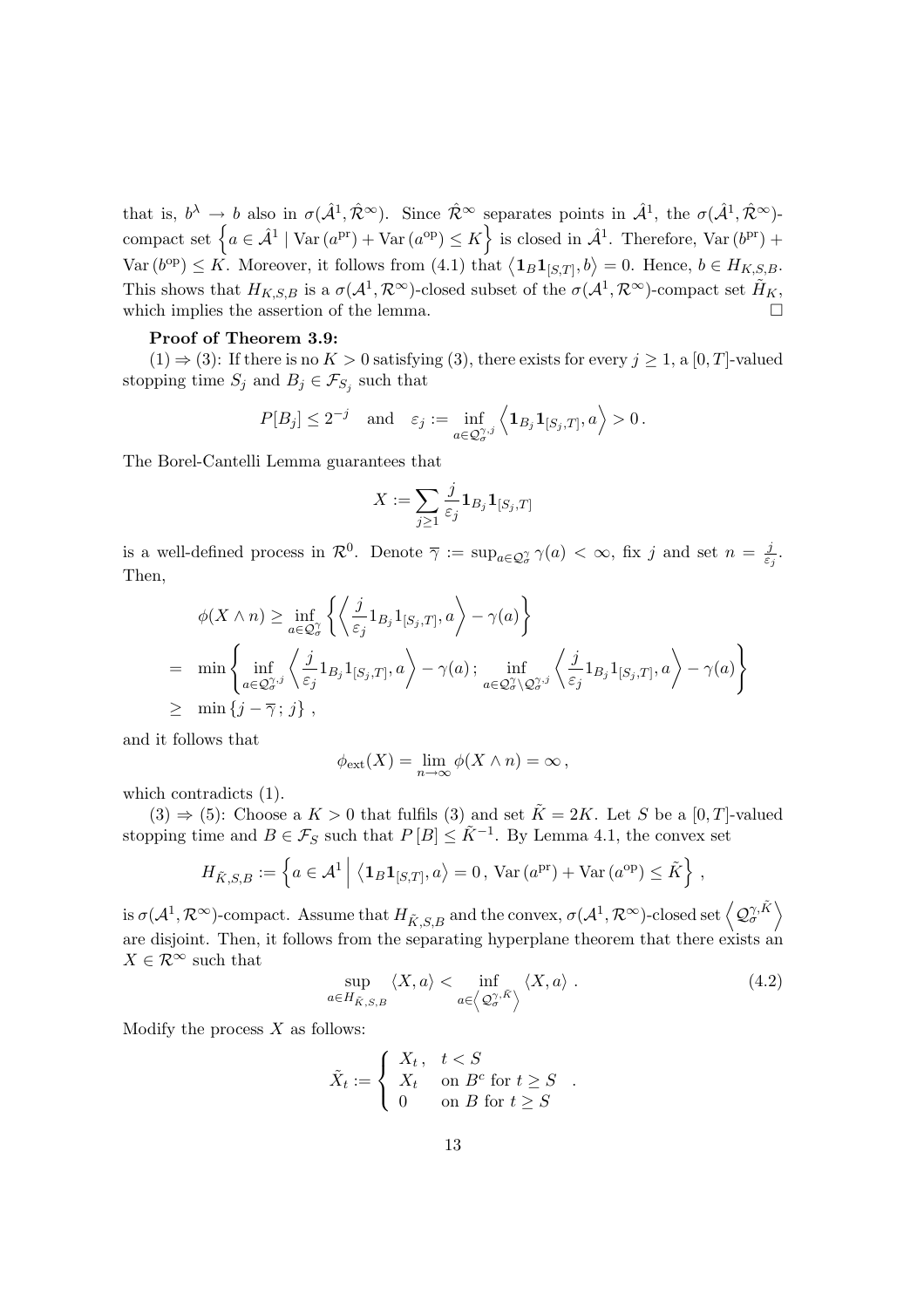Let  $\Theta$  be the set of all stopping times with values in  $[0, T]$  and set

$$
M:=\sup_{\theta\in\Theta}||\tilde{X}_{\theta}||_1.
$$

For every  $\varepsilon > 0$ , there exists a  $\theta \in \Theta$  such that  $||\tilde{X}_{\theta}||_1 > M - \varepsilon$ . Define

$$
b_t := \begin{cases} (0, \tilde{K} \mathbf{1}_{\{t \ge \theta\}}) & \text{for } \tilde{X}_{\theta} \ge 0\\ (0, -\tilde{K} \mathbf{1}_{\{t \ge \theta\}}) & \text{for } \tilde{X}_{\theta} < 0 \end{cases}
$$

and

$$
\tilde{b}_t := \begin{cases} b_t, & t < S \\ b_t & \text{on } B^c \text{ for } t \ge S \\ b_{S-} & \text{on } B \text{ for } t \ge S \end{cases}
$$

This yields for the left hand side of (4.2),

$$
\sup_{a\in H_{\tilde{K},S,B}}\langle X,a\rangle\geq \langle X,\tilde{b}\rangle=\langle \tilde{X},\tilde{b}\rangle=\tilde{K}||\tilde{X}_{\theta}||_1>\tilde{K}(M-\varepsilon),
$$

and therefore,

$$
\sup_{a \in H_{\tilde{K},S,B}} \langle X, a \rangle \ge \tilde{K}M. \tag{4.3}
$$

.

To obtain a contradiction, we introduce the stopping time

$$
\tau := \inf \left\{ t \ge 0 \mid |X_t| \ge \tilde{K}M \right\} \quad \text{with} \quad \inf \emptyset = \infty \, .
$$

By Markov's inequality,

$$
P[\tau \leq T] = P\left[\{\tau \leq T\} \cap \left\{|X_{\tau}| \geq \tilde{K}M\right\}\right]
$$
  
\n
$$
\leq P\left[\{\tau \leq T\} \cap \left\{|X_{\tau}| \geq \tilde{K}M\right\}\right] + \tilde{K}^{-1}
$$
  
\n
$$
\leq \tilde{K}^{-1}\frac{||\tilde{X}_{\tau}||_1}{M} + \tilde{K}^{-1} \leq 2\tilde{K}^{-1} = K^{-1}.
$$

Hence, it follows from (3) that

$$
\inf_{a\in\left\langle \mathcal{Q}_{\sigma}^{\gamma,\tilde{K}}\right\rangle }\left\langle X\mathbf{1}_{[\tau,T]},a\right\rangle \leq||X||_{\mathcal{R}^{\infty}}\inf_{a\in\mathcal{Q}_{\sigma}^{\gamma,K}}\left\langle \mathbf{1}_{[\tau,T]},a\right\rangle =0\,,
$$

and we obtain for the right hand side of (4.2),

$$
\inf_{a\in\left\langle \mathcal{Q}_{\sigma}^{\gamma,\tilde{K}}\right\rangle }\left\langle X,a\right\rangle \leq\sup_{a\in\left\langle \mathcal{Q}_{\sigma}^{\gamma,\tilde{K}}\right\rangle }\left\langle X\mathbf{1}_{[0,\tau)},a\right\rangle +\inf_{a\in\left\langle \mathcal{Q}_{\sigma}^{\gamma,\tilde{K}}\right\rangle }\left\langle X\mathbf{1}_{[\tau,T]},a\right\rangle \leq\tilde{K}M\,.
$$

This is in contradiction to (4.2) and (4.3). Therefore,  $H_{\tilde{K},S,B} \cap$  $\overline{a}$  $\mathcal{Q}_{\sigma}^{\gamma,\tilde{K}}$  $\mathbf{r}$  $\neq \emptyset$ , which proves (5).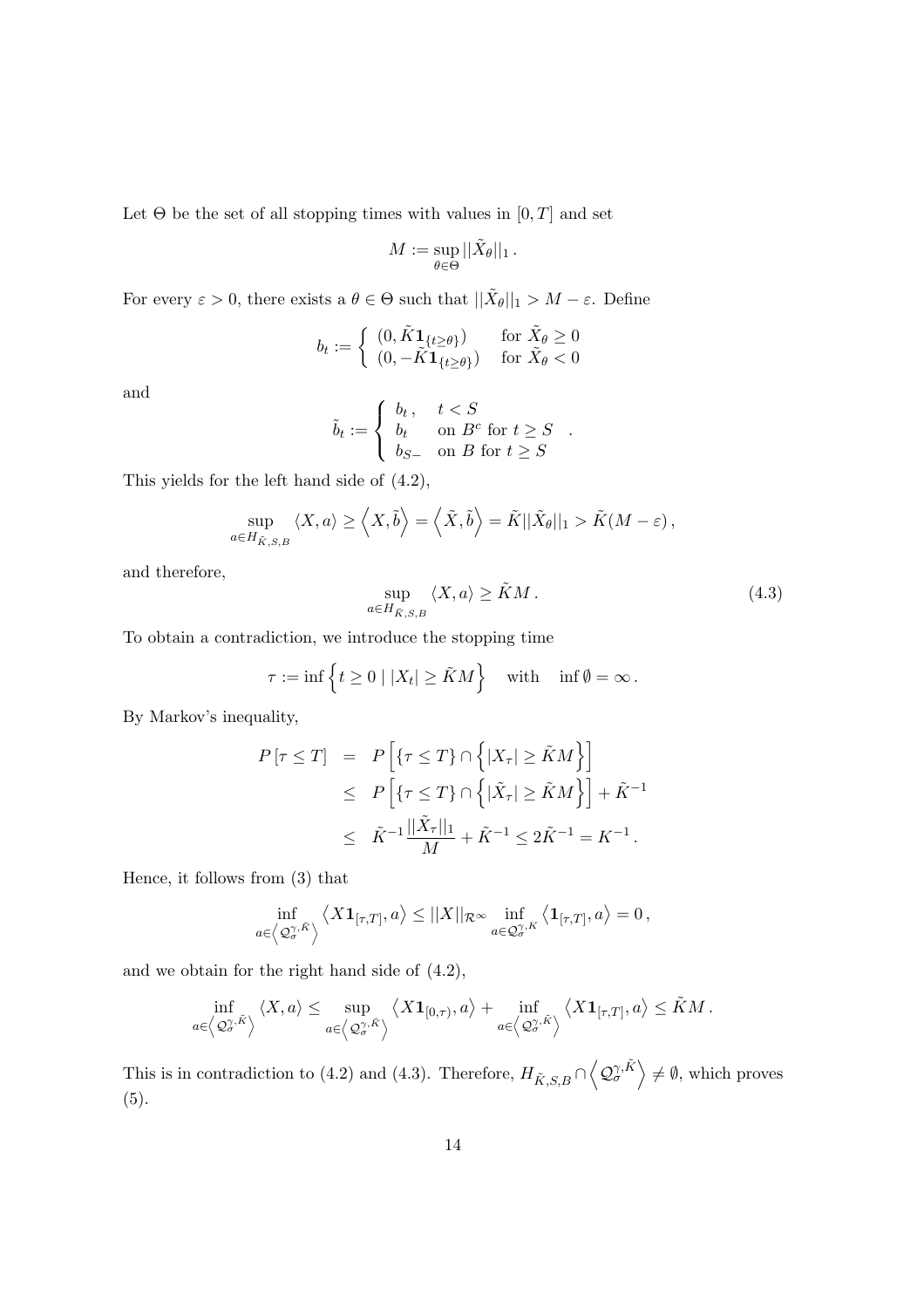$(5) \Rightarrow (4)$  is trivial.

 $(4) \Rightarrow (2)$ : Assume (4) holds with  $\delta > 0$  and let S be a [0, T]-valued stopping time and  $B \in \mathcal{F}_S$  such that  $P[B] \leq \delta$ . Then, there exists a  $K > 0$  and an  $a \in \left\langle \mathcal{Q}_{\sigma}^{\gamma,K} \right\rangle$  such that

$$
\langle 1_B 1_{[S,T]}, a \rangle = 0.
$$

Hence, for all  $\varepsilon > 0$ , there exists a convex combination  $\sum_{j=1}^{J} \lambda_j a_j$  of elements  $a_1, \ldots, a_J$ in  $\mathcal{Q}_{\sigma}^{\gamma,K}$  such that  $\overline{a}$  $\mathbf{r}$ 

$$
\left\langle 1_B 1_{[S,T]}, \sum_{j=1}^J \lambda_j a_j \right\rangle \leq \varepsilon,
$$

which implies that for at least one of the  $a_j$ 's,

$$
\langle 1_B 1_{[S,T]}, a_j \rangle \le \varepsilon.
$$

This proves (2).

 $(2) \Rightarrow (1)$ : Assume that  $(2)$  holds for  $\delta > 0$  and let  $X \in \mathcal{R}^0$ . Let  $N > 0$  be so large that  $P[X^* \geq N] \leq \delta$ , and introduce the stopping time

$$
\tau := \inf \{ t \mid |X_t| \ge N \} \quad \text{with the convention} \quad \inf \emptyset = \infty \, .
$$

Then,  $P[\tau \leq T] \leq \delta$ . By assumption, there exists a  $K > 0$  such that

$$
\inf_{a\in\mathcal{Q}_{\sigma}^{\gamma,K}}\left\langle \mathbf{1}_{[\tau,T]},a\right\rangle =0.
$$

Hence, for all  $n > 0$  and  $m < 0$ ,

$$
\inf_{a\in\mathcal{Q}^{\gamma}_{\sigma}} \{ \langle (X\wedge n) \vee m, a \rangle - \gamma(a) \}
$$
\n
$$
\leq \inf_{a\in\mathcal{Q}^{\gamma,K}_{\sigma}} \{ \langle (1_{[0,\tau)}X\wedge n) \vee m, a \rangle + \langle (1_{[\tau,T]}X\wedge n) \vee m, a \rangle - \gamma(a) \} \leq N + K.
$$

 $\Box$ 

#### 5 Examples

### 5.1 The risk measure  $AVaR_{\alpha}(\inf_{0\leq t\leq T}X_t)$  and its application to the Cramér– Lundberg process

Assume that the riskless interest rate is zero and the surplus of an insurance company resulting from incoming premia payments and settlements of claims is modelled with an adapted càdlàg process  $(X_t)_{t\geq 0}$ . One of the concepts that has received a lot of attention in insurance mathematics is the ruin probability (see for instance Asmussen [4] or Rolski et al. [17] and the references therein). Denote for  $m \in \mathbb{R}$  and  $T > 0$ ,

$$
\psi(m,X,T):=P[m+\inf_{t\in[0,T]}X_t<0]
$$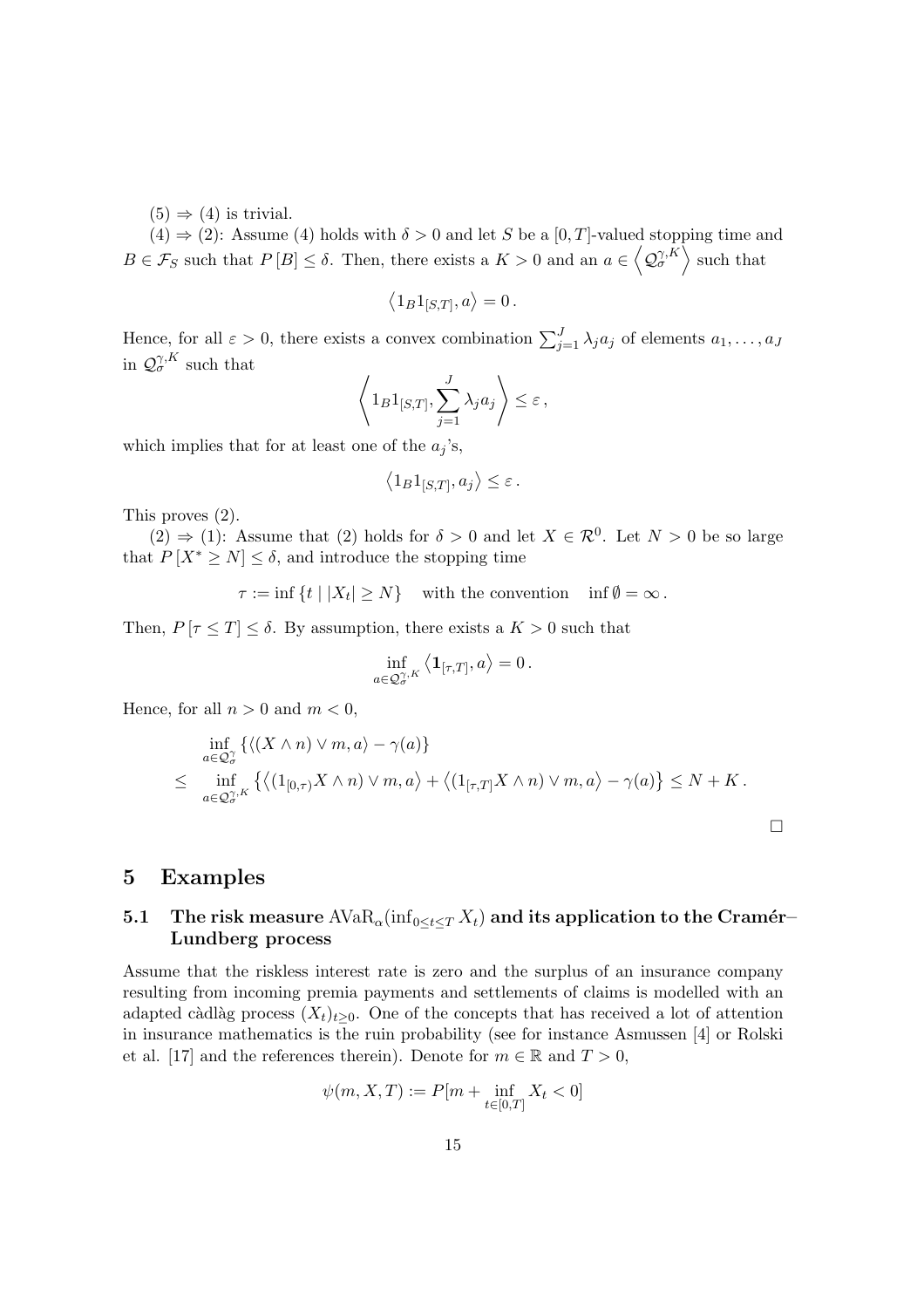and

$$
\psi(m, X) := P[m + \inf_{t \ge 0} X_t < 0] = \lim_{T \to \infty} \psi(m, X, T).
$$

Note that for  $\alpha \in (0,1)$ ,

$$
\inf \{ m \mid \psi(m, X, T) \le \alpha \} = \text{VaR}_{\alpha}(\inf_{t \in [0, T]} X_t),
$$

and

$$
\inf \{ m \mid \psi(m, X) \le \alpha \} = \text{VaR}_{\alpha}(\inf_{t \ge 0} X_t),
$$

where  $VaR_{\alpha}$  denotes value at risk at the level  $\alpha$ , given by

$$
VaR_{\alpha}(Z) := \inf \{ m \mid P[m + Z < 0] \le \alpha \}, Z \in L^0.
$$

If  $X$  is equal to the Cramér–Lundberg process

$$
C_t = ct - \sum_{j=1}^{N_t} Y_j,
$$

where  $c > 0$ ,  $(N_t)_{t\geq 0}$  is a Poisson process with intensity  $\lambda > 0$  and  ${Y_j}_{j\geq 1}$  are positive random variables that are i.i.d., independent of  $(N_t)_{t\geq 0}$  and such that there exists an  $R > 0$  with

$$
\lambda \left( \mathbf{E} \left[ \exp(RY_1) - 1 \right] \right) = cR \,,
$$

then  $\psi(m, X)$  can be estimated as follows: It can easily be checked that the process  $M_t := (e^{-RC_t})_{t \geq 0}$  is a positive martingale. Introduce the stopping time

$$
\tau_m := \inf \{ t \ge 0 \mid m + C_t < 0 \}, \quad \text{with the convention in } \mathfrak{f} \mathfrak{h} := \infty \, .
$$

It follows from the optional sampling theorem that

$$
\psi(m, C) = P\left[\tau_m < \infty\right] < \mathbf{E}\left[\exp\left\{-R(m + C_{\tau_m})\right\} \mathbf{1}_{\{\tau_m < \infty\}}\right]
$$
\n
$$
= \lim_{t \to \infty} \mathbf{E}\left[\exp\left\{-R(m + C_{\tau_m \wedge t})\right\} \mathbf{1}_{\{\tau_m \le t\}}\right] \le \lim_{t \to \infty} \mathbf{E}\left[\exp\left\{-R(m + C_{\tau_m \wedge t})\right\}\right]
$$
\n
$$
= \exp(-Rm).
$$

This implies that for all  $T > 0$ ,

$$
\text{VaR}_{\alpha}(\inf_{t \in [0,T]} C_t) \le \text{VaR}_{\alpha}(\inf_{t \ge 0} C_t) \le -\frac{\log \alpha}{R} \,. \tag{5.4}
$$

For certain distributions of the Y<sub>j</sub>'s,  $\psi(m, C)$  can even be calculated exactly. Since  $(C_t)_{t>0}$ is a strong Markov process,  $\psi(m, C)$  satisfies the integral equation

$$
\frac{c}{\lambda} (\psi(m, C) - \psi(0, C)) = \int_0^m [\psi(m - u, C) - 1][1 - G(u)] du,
$$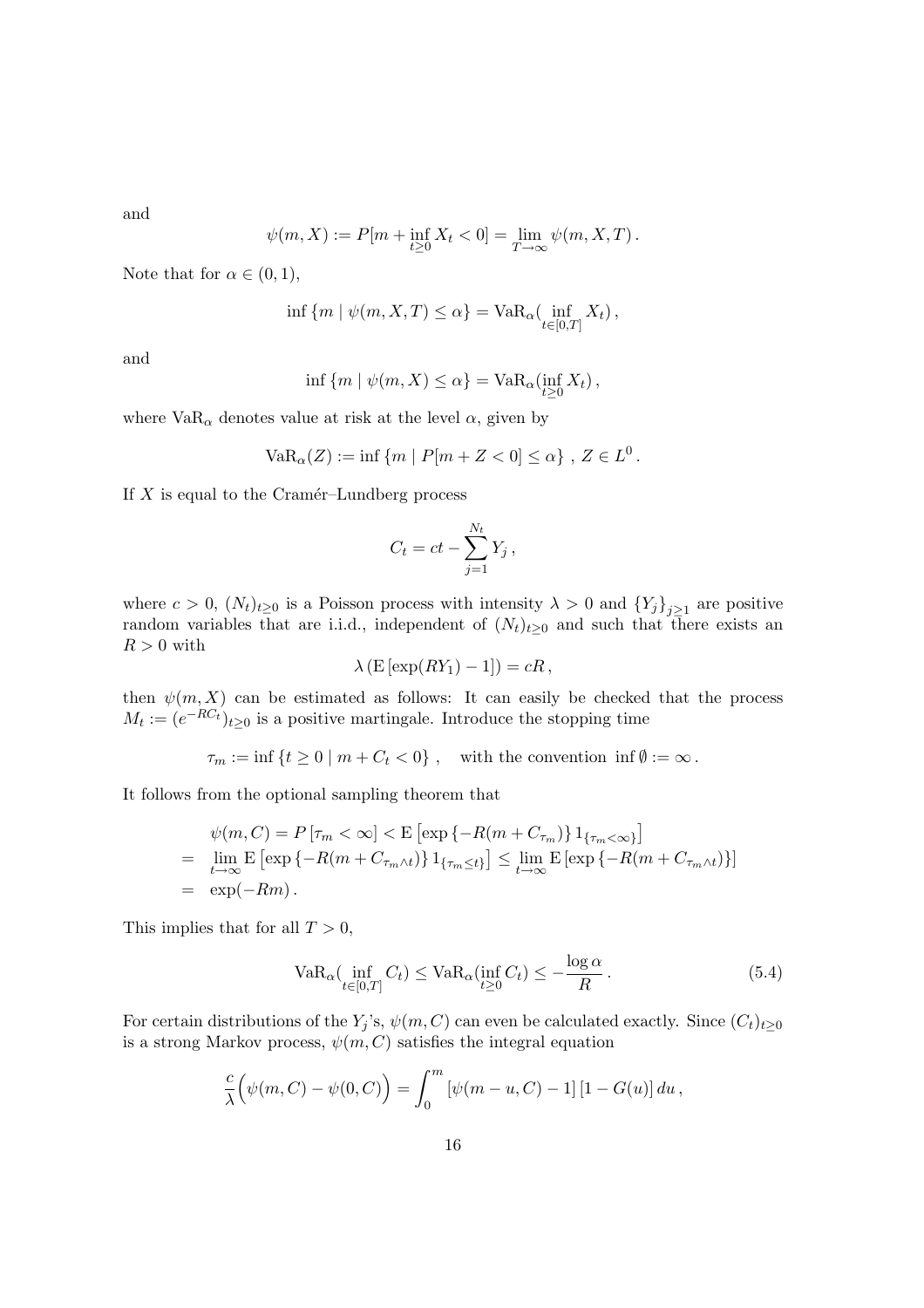where G is the cumulative distribution function of  $Y_1$  (see, for instance, equation 5.3.10 in Rolski et al. [17]). If  $Y_1$  is exponentially distributed with parameter  $\gamma > \frac{\lambda}{c}$ ,  $\psi(m, C)$  can be calculated as  $\overline{a}$  $\mathbf{r}$  $\ddot{\phantom{0}}$ 

$$
\psi(m, C) = \frac{\lambda}{\gamma c} \exp \left\{-\left(\gamma - \frac{\lambda}{c}\right)m\right\}.
$$

Hence, for all  $T > 0$ ,

$$
VaR_{\alpha}(\inf_{t \in [0,T]} C_t) \le VaR_{\alpha}(\inf_{t \ge 0} C_t) = -\frac{\log\left(\frac{\gamma c}{\lambda} \alpha\right)}{\gamma - \frac{\lambda}{c}}.
$$
\n(5.5)

However, value at risk has two major shortcomings. First, it does not take into account the size of the loss if a ruin occurs. Secondly, even as a risk measure on  $L^{\infty}$ , it is not subadditive (see Artzner et al.  $[2]$ ), nor convex (see Föllmer and Schied  $[14]$ ). That value subadditive (see Artzhef et al. [2]), not convex (see Folliner and Schled [14]). That value at risk is not subadditive can be a problem if X is a sum  $X = \sum_{j=1}^{n} X^j$  of other processes and one wants to measure the risk contributions of the  $X_j$ 's to the risk of X (see for instance, Delbaen [8]).

An alternative to value at risk is average value at risk (also called conditional value at risk). The average value at risk at the level  $\alpha \in (0,1)$  is given by

$$
AVaR_{\alpha}(Z) := \frac{1}{\alpha} \int_0^{\alpha} VaR_u(Z)du, Z \in L^0.
$$

It can be shown (see Föllmer and Schied [14]) that for all  $Z \in L^{\infty}$ ,

$$
\text{AVaR}_{\alpha}(Z) = -\phi(Z)\,,
$$

where  $\phi$  is the coherent utility functional on  $L^{\infty}$  given by

$$
\phi(Z):=\inf_{Q\in\mathcal{P}_{\sigma}}\mathrm{E}_{Q}\left[Z\right]\,,
$$

with  $\mathcal{P}_{\sigma} := \left\{ Q \ll P \mid \frac{dQ}{dP} \leq \frac{1}{\alpha} \right\}$ α o . It is easy to see that  $P_{\sigma}$  satisfies condition (2) of Corollary 3.10 (remember that for  $T=0$ ,  $\mathcal{R}^{\infty}=L^{\infty}$  and  $\mathcal{R}^{0}=L^{0}$ ). Hence,  $\phi_{ext}$  is a coherent utility functional on  $L^0$ . It can easily be checked that

$$
\phi_{\text{ext}}(Z) = -\text{AVaR}_{\alpha}(Z) \quad \text{for all } Z \in L^0.
$$

Hence,  $AVaR_{\alpha}$  is a coherent risk measure on  $L^{0}$ . From there it is easy to see that

$$
X \mapsto \text{AVaR}_{\alpha}(\inf_{t \in [0,T]} X_t)
$$

is a coherent risk measure on  $\mathcal{R}^0$ . For the classical Cramér–Lundberg process  $(C_t)_{t\geq0}$  we get from (5.4) that for all  $T \geq 0$ ,

$$
\text{AVaR}_{\alpha}(\inf_{t\in[0,T]} C_t) \leq \text{AVaR}_{\alpha}(\inf_{t\geq 0} C_t) \leq \frac{1}{\alpha} \int_0^{\alpha} -\frac{\log u}{R} du = \frac{1-\log \alpha}{R}.
$$

If  $Y_1$  is exponentially distributed with parameter  $\gamma > \frac{\lambda}{c}$ , then by (5.5), for all  $T > 0$ ,

$$
AVaR_{\alpha}(\inf_{t\in[0,T]}C_t) \leq AVaR_{\alpha}(\inf_{t\geq 0}C_t) \leq \frac{1}{\alpha}\int_0^{\alpha} -\frac{\log\left(\frac{\gamma c}{\lambda}u\right)}{\gamma-\frac{\lambda}{c}}du = \frac{1-\log\left(\frac{\gamma c}{\lambda}\alpha\right)}{\gamma-\frac{\lambda}{c}}.
$$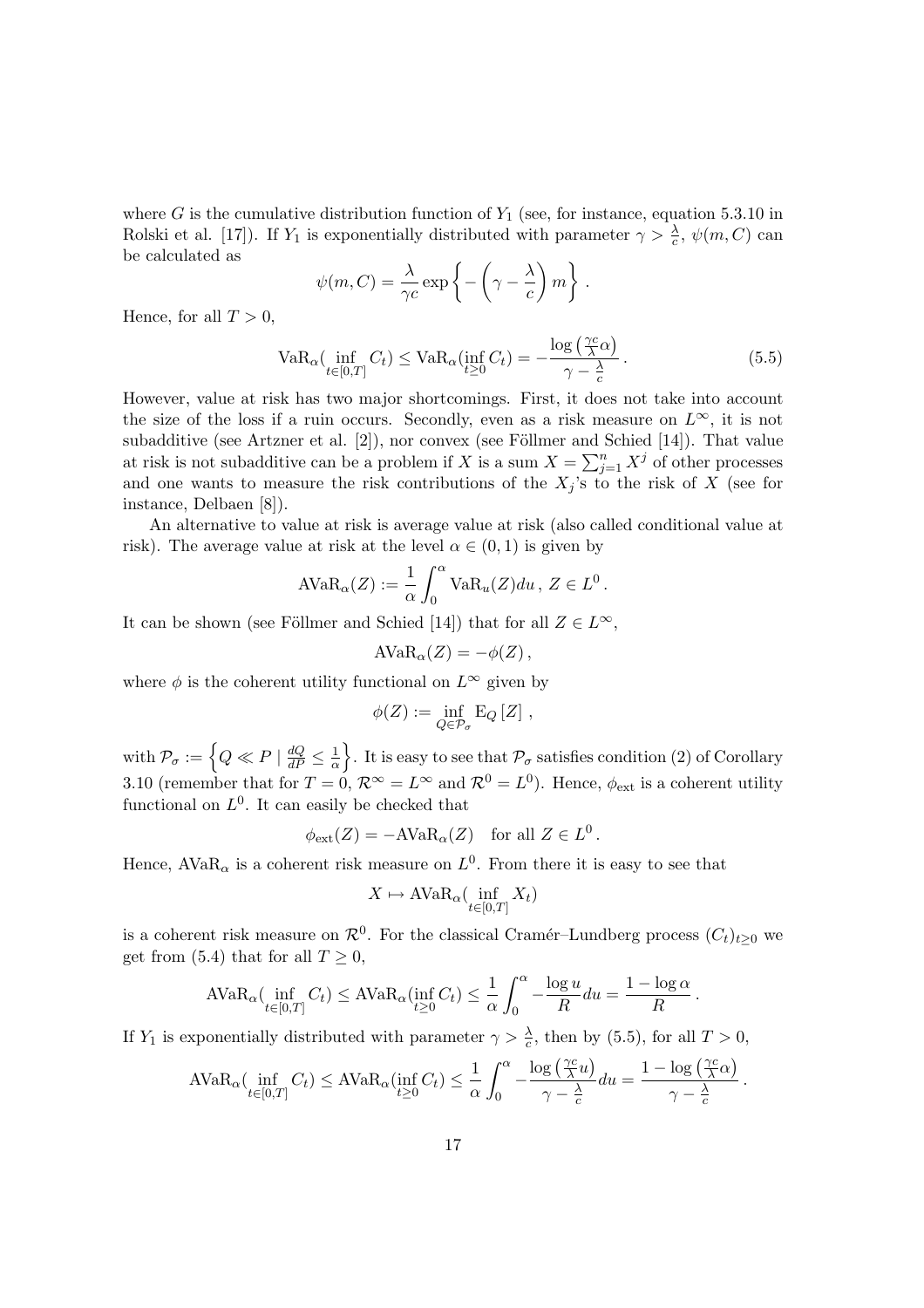#### 5.2 A coherent utility functional induced by an m-stable set

The concept of m-stability emerges naturally in the study of time-consistency questions for dynamic risk measures. In a discrete-time setup it appears under various names in Artzner et al. [3], Roorda et al. [18], Epstein and Schneider [11], Wang [19], Riedel [16] and Cheridito et al. [6]. In continuous time it is studied in Delbaen [9].

In the following we identify probability measures on  $(\Omega, \mathcal{F}_T, P)$  that are absolutely continuous with respect to P with their Radon–Nikodym derivatives  $\frac{dQ}{dP}$ .

Definition 5.1 For  $f, g \in$ ©  $h \in L^1(\Omega, \mathcal{F}_T, P) \mid h \ge 0$ ,  $E[h] = 1$ , a  $[0, T]$ -valued stopping time S and  $A \in \mathcal{F}_S$ , we define

$$
f \otimes_A^S g := \begin{cases} f & \text{on } A^c \cup \{E[g \mid \mathcal{F}_S] = 0\} \\ E[f \mid \mathcal{F}_S] \frac{g}{E[g|\mathcal{F}_S]} & \text{on } A \cap \{E[g \mid \mathcal{F}_S] > 0\} \end{cases}
$$

and we call a subset  $P$  of  $\{h \in L^1(\Omega, \mathcal{F}_T, P) \mid h \ge 0, E[h] = 1\}$  m-stable if it contains  $f \otimes_A^S g$  for all  $f, g \in \mathcal{P}$ , every  $[0, T]$ -valued stopping time S and all  $A \in \mathcal{F}_S$ .

In this example we assume that the filtration  $(\mathcal{F}_t)_{t\in[0,T]}$  is generated by a standard Brownian motion  $(W_t)_{t\in[0,T]}$  on  $(\Omega,\mathcal{F},P)$ , and for every bounded predictable process  $q = (q_t)_{t \in [0,T]},$  we denote

$$
\mathcal{E}(q \cdot W) = \exp\left(\int_0^T q_u dW_u + \frac{1}{2} \int_0^T q_u^2 du\right).
$$

It is easy to see that the set

$$
\mathcal{P} := \{ \mathcal{E}(q \cdot W) \mid q \text{ predictable}, -1 \le q \le 1 \}
$$
\n
$$
(5.6)
$$

,

is m-stable, and it is shown in Delbaen [9] that it is convex and  $L^1$ -closed. For every [0, T]valued stopping time S, let  $\Theta_S$  be the set of all stopping times  $\theta$  such that  $S \leq \theta \leq T$  and define

$$
\phi_S(X) := \operatorname{essinf}_{Q \in \mathcal{P}, \theta \in \Theta_S} E_Q \left[ X_\theta \mid \mathcal{F}_S \right], \quad X \in \mathcal{R}^\infty.
$$

Then,  $\phi_0$  is a coherent utility functional on  $\mathcal{R}^{\infty}$ , and, as shown in Delbaen [9], it follows from the m-stability of  $P$  that the following Bellman principle holds true:

$$
\phi_0(X) = \phi_0(X1_{[0,S)} + \phi_S(X)1_{[S,T]})
$$
 for all  $X \in \mathbb{R}^{\infty}$ .

In the remainder of this subsection we show that  $\phi := \phi_0$  can be extended to a coherent utility functional on  $\mathcal{R}^0$  and give a simple application.  $\phi$  can be written as

$$
\phi(X) = \inf_{a \in \mathcal{Q}_{\sigma}} \langle X, a \rangle ,
$$

where

$$
\mathcal{Q}_{\sigma} := \left\{ (0, E[f | \mathcal{F}_{\theta}] 1_{\{\theta \leq t\}}) | \theta \in \Theta_0, f \in \mathcal{P} \right\}.
$$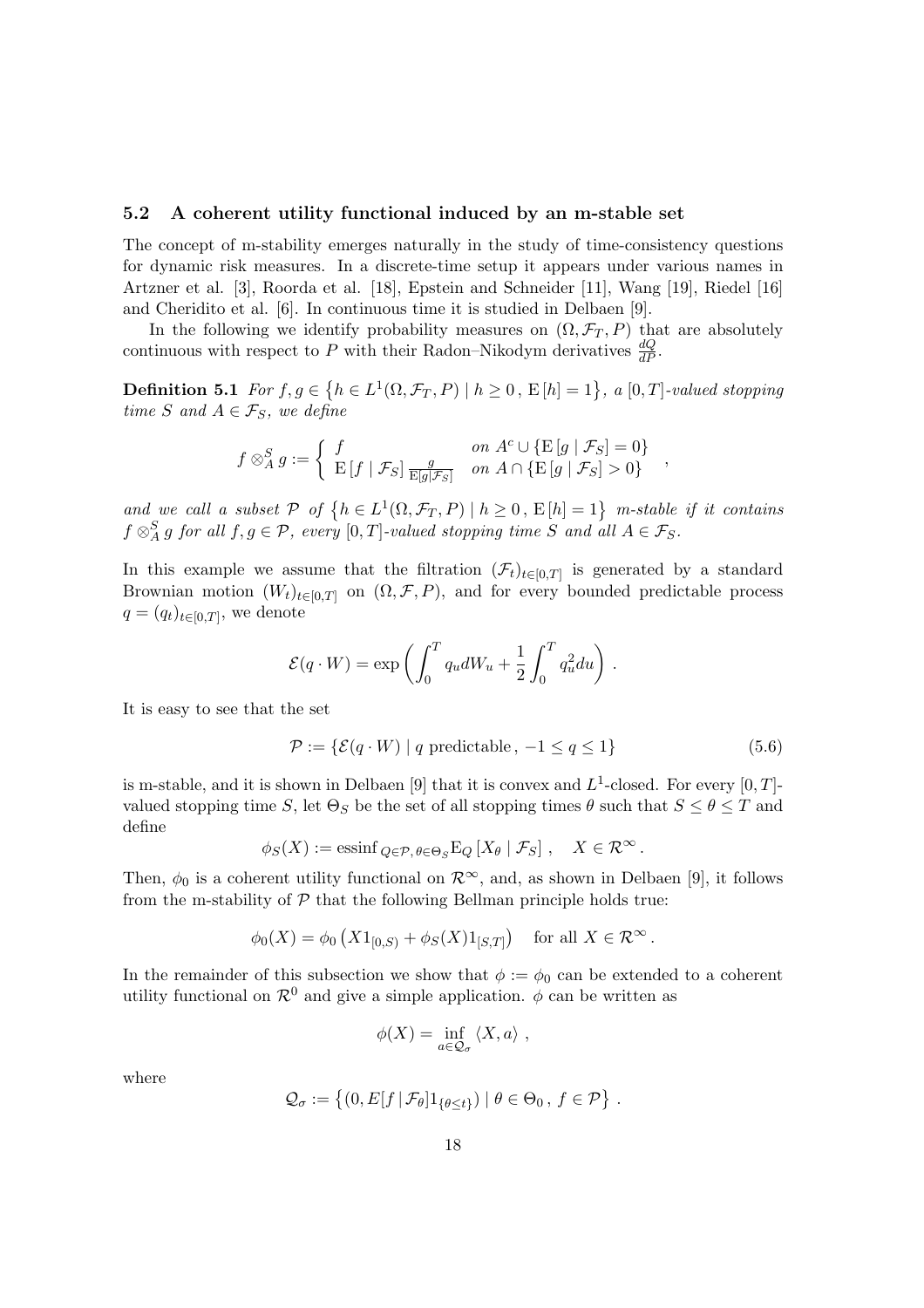Since  $\mathcal{F}_0$  is trivial, it is obvious that  $\mathcal{Q}_{\sigma}$  satisfies condition (2) of Corollary 3.10. Therefore,  $\phi_{\text{ext}}$  is a coherent utility functional on  $\mathcal{R}^0$ . By Girsanov's theorem, for all predictable processes q such that  $-1 \le q \le 1$ ,

$$
W_t^q := W_t - \int_0^t q_u du, \, t \in [0, T],
$$

is a standard Brownian motion under  $\mathcal{E}(q \cdot W) \cdot P$ . This shows that  $\inf_{t \in [0,T]} W_t$  is  $Q$ integrable for all  $Q \in \mathcal{P}$ , from which it follows by Lebesgue's dominated convergence theorem that

$$
\phi_{\text{ext}}(W) = \inf_{Q \in \mathcal{P}, \theta \in \Theta_0} E_Q[W_\theta].
$$

Hence,

$$
\phi_{\text{ext}}(W) = \inf_{q \text{ predictable}, -1 \le q \le 1; \theta \in \Theta_0} E\left[\mathcal{E}(q \cdot W) W_{\theta}\right]
$$
  
= 
$$
\inf_{q \text{ predictable}, -1 \le q \le 1; \theta \in \Theta_0} E\left[\mathcal{E}(q \cdot W) \left(W_{\theta}^q + \int_0^{\theta} q_u du\right)\right]
$$
  
= 
$$
-T.
$$

## References

- [1] Artzner, P., Delbaen, F., Eber, J.M., Heath, D.: Thinking coherently. RISK 10, 68–71 (1997)
- [2] Artzner, P., Delbaen, F., Eber, J.M., Heath, D.: Coherent measures of risk. Math. Finance 9(3), 203–228 (1999)
- [3] Artzner, P., Delbaen, F., Eber, J.M., Heath, D., Ku, H.: Coherent multiperiod risk adjusted values and Bellman's principle. Submitted (2002)
- [4] Asmussen, S.: Ruin Probabilities. Adv. Ser. Stat. Sc. & Appl. Probab., 2. World Scientific Publishing Co. (2000)
- [5] Cheridito, P., Delbaen F., Kupper M.: Coherent and convex risk measures for bounded càdlàg processes. Stoch. Proc. Appl.  $112(1)$ , 1–22 (2004)
- [6] Cheridito, P., Delbaen F., Kupper M.: Dynamic monetary risk measures for bounded discrete-time processes. Submitted (2004)
- [7] Delbaen, F.: Coherent risk measures on general probability spaces. Advances in Finance and Stochastics, 1–37, Springer, Berlin (2002)
- [8] Delbaen, F.: Coherent Risk Measures. Cattedra Galileiana. Scuola Normale Superiore, Classe di Scienze, Pisa (2000)